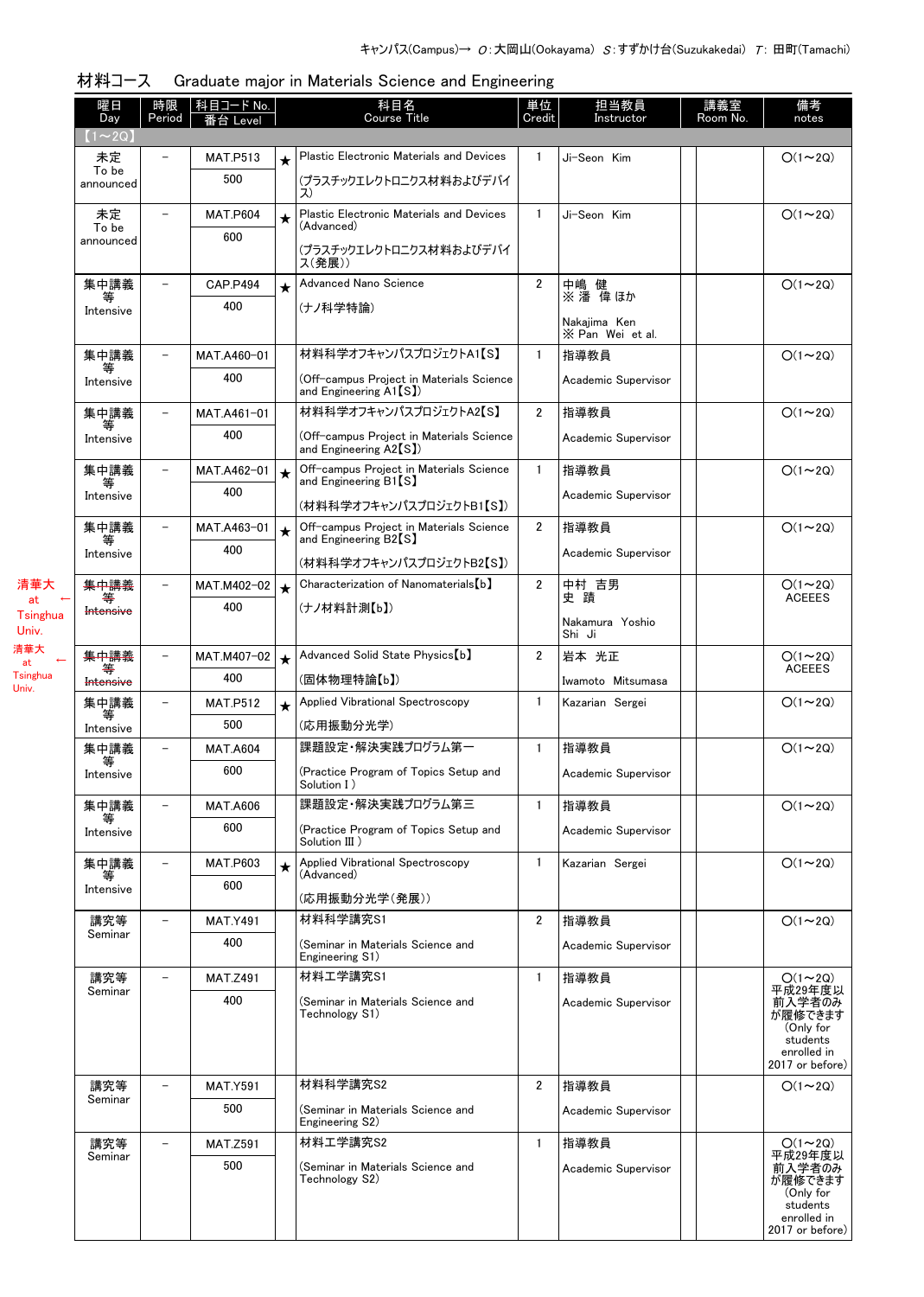| 曜日<br>Day                     | 時限<br>Period             | 科目コード No.<br>番台 Level  |         | 科目名<br>Course Title                                     | 単位<br>Credit   | 担当教員<br>Instructor                               | 講義室<br>Room No. | 備考<br>notes                                                                             |
|-------------------------------|--------------------------|------------------------|---------|---------------------------------------------------------|----------------|--------------------------------------------------|-----------------|-----------------------------------------------------------------------------------------|
| $(1\!\thicksim\!2\mathrm{Q})$ |                          |                        |         |                                                         |                |                                                  |                 |                                                                                         |
| 講究等<br>Seminar                |                          | <b>MAT.A601</b><br>600 | $\star$ | Materials Science and Engineering<br>Special Seminar II | $\mathbf{1}$   | 扇澤 敏明<br>西方 篤ほか                                  |                 | $O(1\sim 2Q)$                                                                           |
|                               |                          |                        |         | (材料科学特別セミナー第二)                                          |                | Ougizawa Toshiaki<br>Nishikata Atsushi et<br>al. |                 |                                                                                         |
| 講究等<br>Seminar                | $\overline{\phantom{0}}$ | <b>MAT.A603</b>        | $\star$ | Materials Science and Engineering<br>Special Seminar IV | $\mathbf{1}$   | 扇澤 敏明<br>西方 篤ほか                                  |                 | $O(1\sim 2Q)$                                                                           |
|                               |                          | 600                    |         | (材料科学特別セミナー第四)                                          |                | Ougizawa Toshiaki<br>Nishikata Atsushi et<br>al. |                 |                                                                                         |
| 講究等                           |                          | <b>MAT.Y691</b>        |         | 材料科学講究S3                                                | $\overline{2}$ | 指導教員                                             |                 | $O(1\sim 2Q)$                                                                           |
| Seminar                       |                          | 600                    |         | (Seminar in Materials Science and<br>Engineering S3)    |                | Academic Supervisor                              |                 |                                                                                         |
| 講究等                           |                          | <b>MAT.Y693</b>        |         | 材料科学講究S4                                                | $\overline{2}$ | 指導教員                                             |                 | $O(1\sim 2Q)$                                                                           |
| Seminar                       |                          | 600                    |         | (Seminar in Materials Science and<br>Engineering S4)    |                | Academic Supervisor                              |                 |                                                                                         |
| 講究等<br>Seminar                | $\overline{\phantom{0}}$ | <b>MAT.Y695</b>        |         | 材料科学講究S5                                                | $\overline{2}$ | 指導教員                                             |                 | $O(1\sim 2Q)$                                                                           |
|                               |                          | 600                    |         | (Seminar in Materials Science and<br>Engineering S5)    |                | Academic Supervisor                              |                 |                                                                                         |
| 講究等<br>Seminar                | $\overline{\phantom{0}}$ | <b>MAT.Z691</b>        |         | 材料工学講究S3                                                | $\overline{2}$ | 指導教員                                             |                 | $O(1\sim 2Q)$<br>平成29年度以                                                                |
|                               |                          | 600                    |         | (Seminar in Materials Science and<br>Technology S3)     |                | Academic Supervisor                              |                 | 前入学者のみ<br>が履修できます<br>(Only for<br>students<br>enrolled in<br>2017 or before)            |
| 講究等<br>Seminar                | $\overline{\phantom{a}}$ | <b>MAT.Z693</b>        |         | 材料工学講究S4                                                | $\overline{2}$ | 指導教員                                             |                 | $O(1\sim 2Q)$<br>平成29年度以                                                                |
|                               |                          | 600                    |         | (Seminar in Materials Science and<br>Technology S4)     |                | Academic Supervisor                              |                 | 前入学者のみ<br>が履修できます<br>(Only for<br>students<br>enrolled in<br>2017 or before)            |
| 講究等                           |                          | <b>MAT.Z695</b>        |         | 材料工学講究S5                                                | $\overline{2}$ | 指導教員                                             |                 | $O(1\sim 2Q)$                                                                           |
| Seminar                       |                          | 600                    |         | (Seminar in Materials Science and<br>Technology S5)     |                | Academic Supervisor                              |                 | 平成29年度以<br>前入学者のみ<br>が履修できます<br>(Only for<br>students<br>enrolled in<br>2017 or before) |
| (1Q)                          |                          |                        |         |                                                         |                |                                                  |                 |                                                                                         |
| 未定<br>To be                   |                          | MAT.A470-01            |         | 材料科学ティーチングキャリアA1【1】                                     | $\mathbf{1}$   | 指導教員                                             |                 | コースで開講す<br>るキャリア科目                                                                      |
| announced                     |                          | 400                    |         | (Materials Science Teaching Career<br>$A1$ [1])         |                | Academic Supervisor                              |                 | (Career<br>development<br>courses<br>offered by<br>Graduate<br>Majors)                  |
| 未定<br>To be                   | $\overline{\phantom{a}}$ | MAT.A471-01            |         | 材料科学ティーチングキャリアA2【1】                                     | $\mathbf{1}$   | 指導教員                                             |                 | コースで開講す<br>るキャリア科目                                                                      |
| announced                     |                          | 400                    |         | (Materials Science Teaching Career<br>A2[1]             |                | Academic Supervisor                              |                 | (Career<br>development<br>courses<br>offered by<br>Graduate<br>Majors)                  |
| 未定<br>To be                   | $\overline{\phantom{0}}$ | MAT.A472-01            |         | 材料科学ティーチングキャリアB【1】                                      | $\overline{2}$ | 指導教員                                             |                 | コースで開講す<br>るキャリア科目                                                                      |
| announced                     |                          | 400                    |         | (Materials Science Teaching Career<br>B[1]              |                | Academic Supervisor                              |                 | (Career<br>development<br>courses<br>offered by<br>Graduate<br>Majors)                  |

#### 材料コース Graduate major in Materials Science and Engineering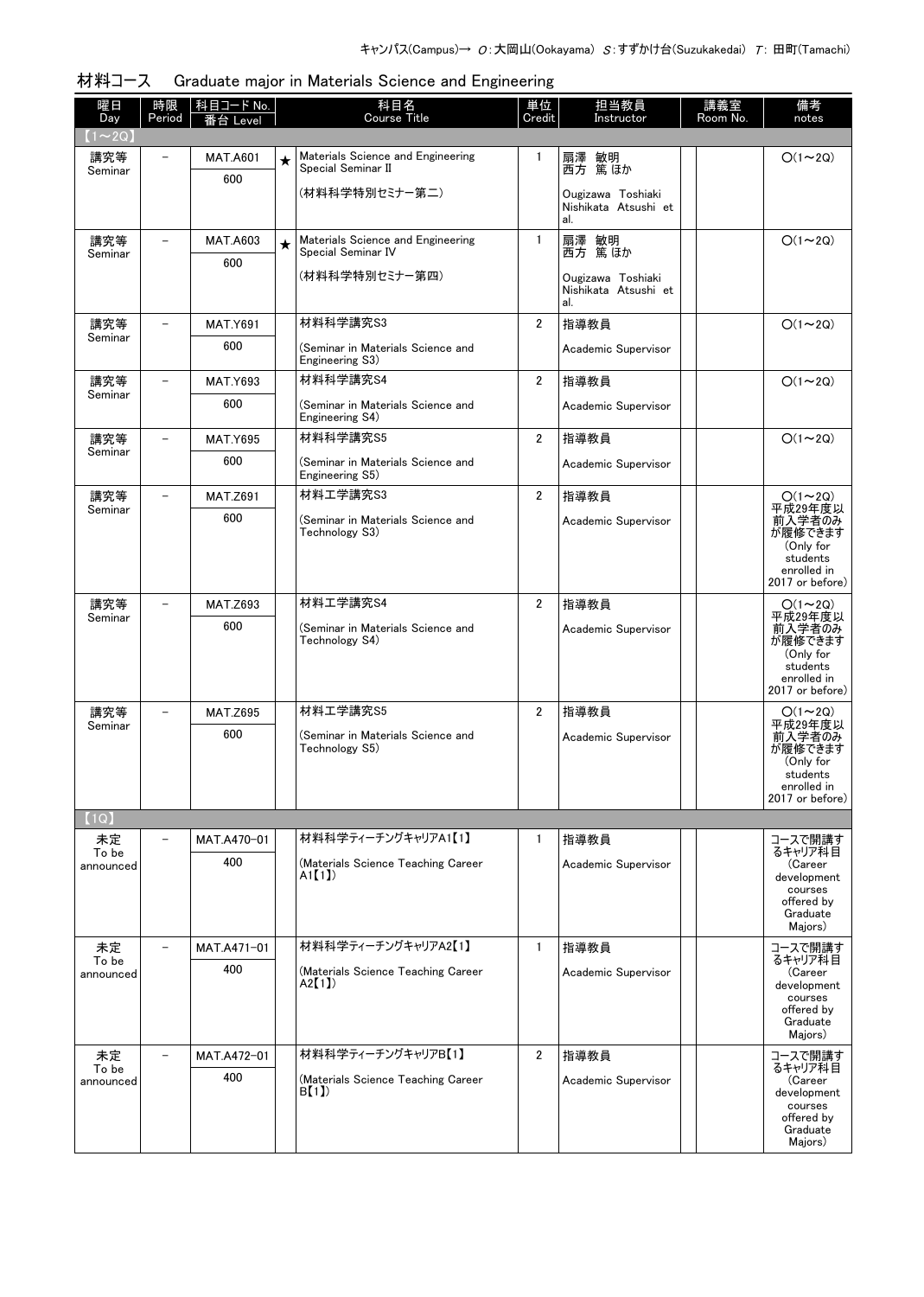| 曜日<br>Day          | 時限<br>Period             | 科目コード No.<br>番台 Level |         | 科目名<br><b>Course Title</b>                              | 単位<br>Credit   | 担当教員<br>Instructor                    |        | 講義室<br>Room No.      | 備考<br>notes                             |
|--------------------|--------------------------|-----------------------|---------|---------------------------------------------------------|----------------|---------------------------------------|--------|----------------------|-----------------------------------------|
| 1Q                 |                          |                       |         |                                                         |                |                                       |        |                      |                                         |
| 未定<br>To be        |                          | MAT.A670-01           |         | 材料科学ティーチングキャリアC1【1】                                     | $\mathbf{1}$   | 指導教員                                  |        |                      | コースで開講す<br>るキャリア科目                      |
| announced          |                          | 600                   |         | (Materials Science Teaching Career<br>CI(1)             |                | Academic Supervisor                   |        |                      | (Career<br>development                  |
|                    |                          |                       |         |                                                         |                |                                       |        |                      | courses<br>offered by                   |
|                    |                          |                       |         |                                                         |                |                                       |        |                      | Graduate<br>Majors)                     |
| 未定<br>To be        | $\overline{\phantom{a}}$ | MAT.A671-01           |         | 材料科学ティーチングキャリアC2【1】                                     | $\mathbf{1}$   | 指導教員                                  |        |                      | コースで開講す<br>るキャリア科目                      |
| announced          |                          | 600                   |         | (Materials Science Teaching Career<br>C2(1)             |                | Academic Supervisor                   |        |                      | (Career<br>development                  |
|                    |                          |                       |         |                                                         |                |                                       |        |                      | courses<br>offered by                   |
|                    |                          |                       |         |                                                         |                |                                       |        |                      | Graduate<br>Majors)                     |
| 未定                 |                          | MAT.A672-01           |         | 材料科学ティーチングキャリアD【1】                                      | $\overline{2}$ | 指導教員                                  |        |                      | コースで開講す                                 |
| To be<br>announced |                          | 600                   |         | (Materials Science Teaching Career<br>D(1)              |                | Academic Supervisor                   |        |                      | るキャリア科目<br>(Career                      |
|                    |                          |                       |         |                                                         |                |                                       |        |                      | development<br>courses<br>offered by    |
|                    |                          |                       |         |                                                         |                |                                       |        |                      | Graduate<br>Majors)                     |
| 月                  | $1 - 2$                  | <b>MAT.C400</b>       |         | 結晶科学                                                    | $\overline{2}$ | 大場 史康                                 | S      | G321                 | $\bullet$ (Mon · Thu)                   |
| Mon                |                          | 400                   |         | (Crystals Science)                                      |                | Oba Fumiyasu                          |        |                      | <b>ACEEES</b>                           |
| 月                  | $1 - 2$                  | CAP.P511              | $\star$ | <b>Advanced Polymer Reactions</b>                       | $\mathbf{1}$   | 大塚 英幸                                 | O      | S515                 | <b>ACEEES</b>                           |
| Mon                |                          | 500                   |         | (高分子反応特論)                                               |                | Otsuka Hideyuki                       |        |                      |                                         |
| 月<br>Mon           | $3 - 4$                  | <b>MAT.C411</b>       |         | 触媒化学特論                                                  | $\overline{2}$ | 原 亨和<br>鎌田 慶吾 ほか                      | S      | G <sub>113</sub>     | $\bullet$ (Mon•Thu)<br><b>ACEEES</b>    |
|                    |                          | 400                   |         | (Advanced Course of Catalytic<br>Chemistry)             |                | Hara Michikazu                        |        | $\rightarrow$ G321   |                                         |
| 月                  | $3 - 4$                  | <b>MAT.M409</b>       |         | Thermodynamics for Phase Equilibria                     | $\overline{2}$ | Kamata Keigo et al.<br>梶原 正憲          | S      | J234                 | $\bullet$ (Mon Thu)                     |
| Mon                |                          | 400                   | $\star$ | (相平衡の熱力学)                                               |                | 曽根 正人                                 |        |                      | <b>ACEEES</b>                           |
|                    |                          |                       |         |                                                         |                | Kaiihara Masanori<br>Sone Masato      |        |                      |                                         |
| 月                  | $3 - 4$                  | <b>MAT.C500</b>       | $\star$ | Advanced Course of Materials Optics                     | $\overline{2}$ | 矢野 哲司<br>松下 伸広                        | O      | $S7 - 201$           | $\bullet$ (Mon Thu)                     |
| Mon                |                          | 500                   |         | (光学材料特論)                                                |                | Yano Tetsuji                          |        |                      | <b>ACEEES</b>                           |
|                    |                          |                       |         |                                                         |                | Matsushita Nobuhiro                   |        |                      |                                         |
| 月<br>Mon           | $5 - 6$                  | <b>MAT.P413</b>       |         | 有機材料機能化学                                                | 1.             | 早川 晃鏡                                 | 0      | $S8 - 623$           | <b>ACEEES</b>                           |
|                    |                          | 400                   |         | (Soft Materials Functional Chemistry)                   |                | Hayakawa Teruaki                      |        |                      |                                         |
| 月<br>Mon           | $7 - 8$                  | CAP.P433<br>400       | $\star$ | Introduction to Polymer Physical<br>Chemistry           | $\mathbf{1}$   | 古屋 秀峰                                 | 0      | H112                 |                                         |
|                    |                          |                       |         | (高分子物理化学概論)                                             |                | Furuya Hidemine                       |        |                      |                                         |
| 火<br>Tue           | $1 - 2$                  | <b>MAT.C403</b>       |         | セラミックス薄膜工学特論                                            | $\overline{2}$ | 片瀬 貴義<br>東 康男ほか                       | 0<br>S | $S7 - 202$ .<br>G511 | $\bigcirc$ (Tue · Fri)<br><b>ACEEES</b> |
|                    |                          | 400                   |         | (Advanced Course of Ceramic Thin Film<br>Technology)    |                | Katase Takayoshi                      |        |                      |                                         |
| 火                  | $1 - 2$                  | <b>MAT.M408</b>       |         | 量子統計力学                                                  | $\overline{2}$ | Azuma Yasuo et al.                    | S      | J234                 | $\bullet$ (Tue · Fri)                   |
| Tue                |                          | 400                   |         | (Quantum Statistical Mechanics)                         |                | 中辻 寛<br>梶原 正憲ほか                       |        |                      | <b>ACEEES</b>                           |
|                    |                          |                       |         |                                                         |                | Nakatsuji Kan<br>Kajihara Masanori et |        |                      |                                         |
|                    |                          |                       |         | 実践SEM観察技術概論【1】                                          | 1              | al.                                   |        |                      |                                         |
| 火<br>Tue           | $1 - 2$                  | MAT.M422-01<br>400    |         | (Practical SEM observation                              |                | 村石 信二<br>中村 吉男                        |        |                      |                                         |
|                    |                          |                       |         | techniques [1])                                         |                | Muraishi Shinji<br>Nakamura Yoshio    |        |                      |                                         |
| 火                  | $3 - 4$                  | <b>MAT.C407</b>       |         | ナノバイオニクス特論                                              | $\overline{2}$ | 生駒 俊之                                 | 0      | $S7 - 201$           | $\bullet$ (Tue $\cdot$ Fri)             |
| Tue                |                          | 400                   |         | (Advanced Course of Nano-Bionics)                       |                | Ikoma Toshiyuki                       |        |                      | <b>ACEEES</b>                           |
| 火<br>Tue           | $3 - 4$                  | MAT.M419-01           | $\star$ | Microscopic characterization of solid<br>materials【大岡山】 | $\overline{2}$ | Chai Yaw Wang                         | 0      | $S8 - 501$           | $\bigcirc$ (Tue · Fri)                  |
|                    |                          | 400                   |         | (材料の微視的顕微鏡解析【大岡山】)                                      |                |                                       |        |                      |                                         |

材料コース Graduate major in Materials Science and Engineering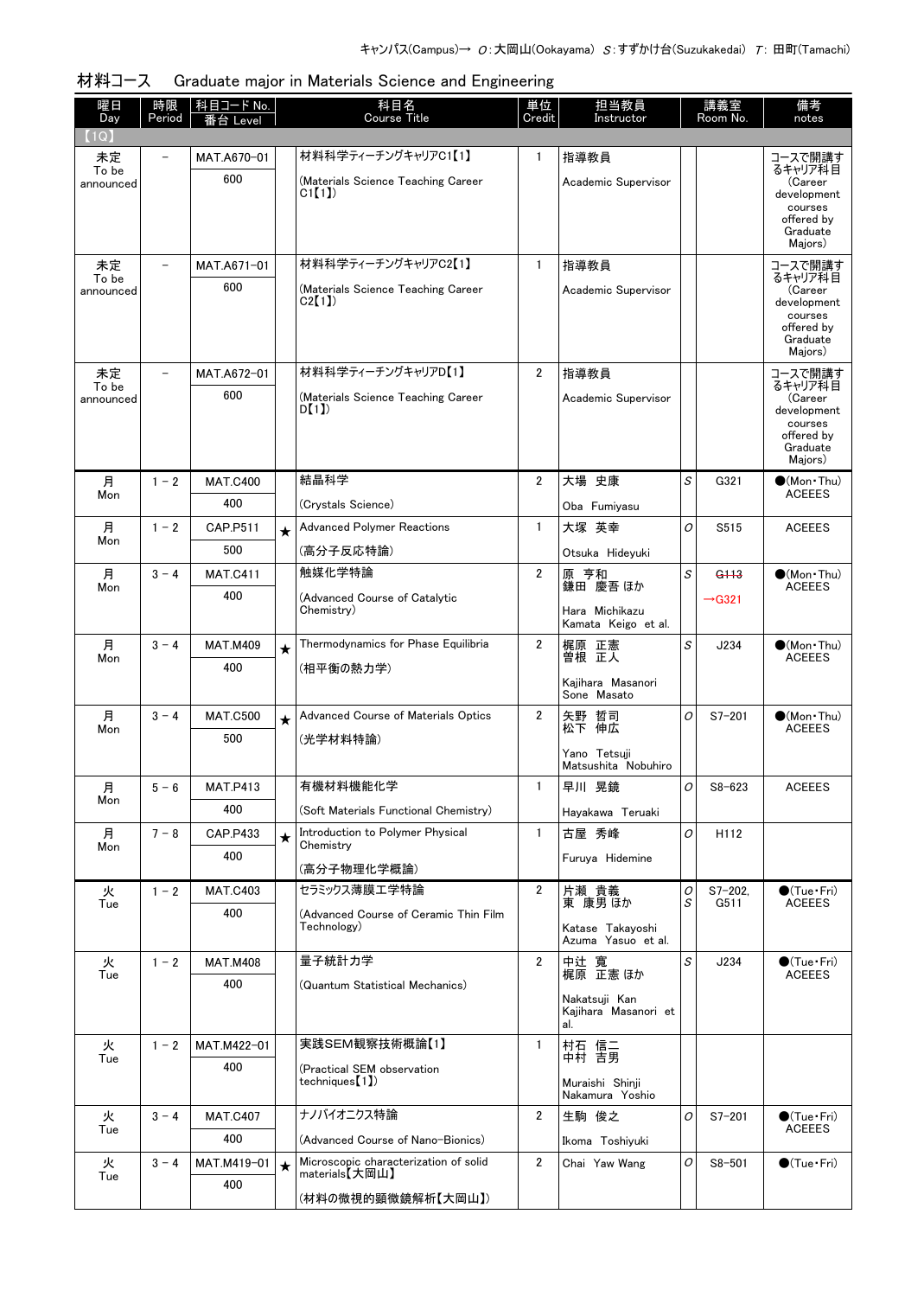| 材料コース Graduate major in Materials Science and Engineering |
|-----------------------------------------------------------|
|                                                           |

| 曜日<br>Day | 時限<br>Period | │科目コード No. │<br>番台 Level |         | 科目名<br>Course Title                                                         | 単位<br>Credit   | 担当教員<br>Instructor                            |                                                    | 講義室<br>Room No.     | 備考<br>notes                           |
|-----------|--------------|--------------------------|---------|-----------------------------------------------------------------------------|----------------|-----------------------------------------------|----------------------------------------------------|---------------------|---------------------------------------|
| (1Q)      |              |                          |         |                                                                             |                |                                               |                                                    |                     |                                       |
| 火<br>Tue  | $3 - 4$      | <b>MAT.M423</b>          |         | 材料設計演習                                                                      | 1              | 細田 秀樹<br>稲邑 朋也                                | S                                                  | J234                |                                       |
|           |              | 400                      |         | (Exercise in Materials Design)                                              |                | Hosoda Hideki<br>Inamura Tomonari             |                                                    |                     |                                       |
| 火         | $5 - 6$      | <b>ENR.J403</b>          | $\star$ | Physical Chemistry for High Temperature<br>Processes -Smelting and Refining | $\mathbf{1}$   | 須佐 匡裕<br>小林 能直 ほか                             | 0                                                  | $S8 - 501$          | <b>ACEEES</b>                         |
| Tue       |              | 400                      |         | Processes-                                                                  |                |                                               |                                                    |                     |                                       |
|           |              |                          |         | (高温物理化学ー製精錬プロセス)                                                            |                | Susa Masahiro<br>Kobayashi Yoshinao<br>et al. |                                                    |                     |                                       |
| 火<br>Tue  | $5 - 6$      | <b>ENR.J406</b>          | $\star$ | Organic Electronic Materials Physics                                        | $\mathbf{1}$   | 森 健彦                                          | O                                                  | $S8 - 623$          | <b>ACEEES</b>                         |
|           |              | 400                      |         | (有機電子材料物理)                                                                  |                | Mori Takehiko                                 |                                                    |                     |                                       |
| 火<br>Tue  | $7 - 8$      | <b>MAT.P421</b>          |         | 有機材料機能設計                                                                    | $\mathbf{1}$   | 淺井 茂雄                                         | O                                                  | $S8 - 623$          | <b>ACEEES</b>                         |
|           |              | 400                      |         | (Organic Materials Functional Design)                                       |                | Asai Shigeo                                   |                                                    |                     |                                       |
| 水<br>Wed  | $5 - 8$      | <b>CAP.E401</b>          |         | 化学環境安全教育第一                                                                  | $\mathbf{1}$   | 田中 浩士<br>桑田 繁樹 ほか                             | S                                                  | $O$ W541.J221       | □<br>各キャンパスで                          |
|           |              | 400                      |         | (Environment Preservation and Chemical<br>Safety I)                         |                | Tanaka Hiroshi<br>Kuwata Shigeki et al.       |                                                    |                     | 開講                                    |
| 木         | $1 - 2$      | <b>MAT.C400</b>          |         | 結晶科学                                                                        | $\overline{2}$ | 大場 史康                                         | $\mathcal{S}% _{CS}^{(n)}:=\mathcal{S}_{CS}^{(n)}$ | G321                | $\bullet$ (Mon Thu)                   |
| Thu       |              | 400                      |         | (Crystals Science)                                                          |                | Oba Fumivasu                                  |                                                    |                     | <b>ACEEES</b>                         |
| 木<br>Thu  | $3 - 4$      | <b>MAT.C411</b>          |         | 触媒化学特論                                                                      | $\overline{2}$ | 原 亨和<br>鎌田 慶吾 ほか                              | S                                                  | G113                | $\bullet$ (Mon Thu)<br><b>ACEEES</b>  |
|           |              | 400                      |         | (Advanced Course of Catalytic<br>Chemistry)                                 |                | Hara Michikazu                                |                                                    |                     |                                       |
|           |              |                          |         |                                                                             |                | Kamata Keigo et al.                           |                                                    |                     |                                       |
| 木<br>Thu  | $3 - 4$      | <b>MAT.M409</b>          | $\star$ | Thermodynamics for Phase Equilibria                                         | $\overline{2}$ | 梶原 正憲<br>曽根 正人                                | S                                                  | J234                | $\bullet$ (Mon Thu)<br><b>ACEEES</b>  |
|           |              | 400                      |         | (相平衡の熱力学)                                                                   |                | Kajihara Masanori                             |                                                    |                     |                                       |
|           |              |                          |         |                                                                             |                | Sone Masato                                   |                                                    |                     |                                       |
| 木<br>Thu  | $3 - 4$      | <b>MAT.P461</b>          | $\star$ | Advanced Course in Organic and Soft<br>Materials Chemistry A                | $\mathbf{1}$   | 早川 晃鏡<br>道信 剛志                                | $\overline{O}$                                     | $S8 - 623$          |                                       |
|           |              | 400                      |         | (有機ソフトマテリアル化学特論A)                                                           |                | Hayakawa Teruaki                              |                                                    |                     |                                       |
|           |              |                          |         |                                                                             |                | Michinobu Tsuyoshi                            |                                                    |                     |                                       |
| 木<br>Thu  | $3 - 4$      | <b>MAT.C500</b><br>500   | $\star$ | Advanced Course of Materials Optics                                         | $\overline{2}$ | 矢野 哲司<br>松下 伸広                                | O                                                  | $S7 - 201$          | $\bullet$ (Mon Thu)<br><b>ACEEES</b>  |
|           |              |                          |         | (光学材料特論)                                                                    |                | Yano Tetsuji<br>Matsushita Nobuhiro           |                                                    |                     |                                       |
| 木<br>Thu  | $5 - 6$      | <b>CAP.P411</b>          | $\star$ | Advanced Polymer Synthesis I                                                | $\mathbf{1}$   | 石曽根 隆                                         | O                                                  | H136                | <b>ACEEES</b>                         |
|           |              | 400                      |         | (高分子合成特論第一)                                                                 |                | Ishizone Takashi                              |                                                    |                     |                                       |
| 木<br>Thu  | $7 - 8$      | <b>CAP.P522</b>          | $\star$ | <b>Advanced Polymer Structures</b>                                          | $\mathbf{1}$   | 野島 修一                                         | O                                                  | H136                | <b>ACEEES</b>                         |
|           |              | 500                      |         | (高分子構造特論)                                                                   |                | Noiima Shuichi                                |                                                    |                     |                                       |
| 金<br>Fri  | $1 - 2$      | <b>MAT.C403</b>          |         | セラミックス薄膜工学特論                                                                | $\overline{2}$ | 片瀬 貴義<br>東 康男 ほか                              | 0<br>S                                             | $S7 - 202.$<br>G511 | $\bigcirc$ (Tue·Fri)<br><b>ACEEES</b> |
|           |              | 400                      |         | (Advanced Course of Ceramic Thin Film<br>Technology)                        |                | Katase Takayoshi<br>Azuma Yasuo et al.        |                                                    |                     |                                       |
| 金<br>Fri  | $1 - 2$      | <b>MAT.M408</b>          |         | 量子統計力学                                                                      | 2              | 中辻 寬<br>梶原 正憲 ほか                              | S                                                  | J234                | $\bullet$ (Tue•Fri)                   |
|           |              | 400                      |         | (Quantum Statistical Mechanics)                                             |                |                                               |                                                    |                     | <b>ACEEES</b>                         |
|           |              |                          |         |                                                                             |                | Nakatsuji Kan<br>Kajihara Masanori et<br>al.  |                                                    |                     |                                       |
| 金<br>Fri  | $1 - 2$      | <b>ENR.H503</b>          | $\star$ | Advanced Polymer Design for Energy                                          |                | 斎藤 礼子                                         | O                                                  | H117                | <b>ACEEES</b>                         |
|           |              | 500                      |         | Materials<br>(エネルギー高分子設計特論)                                                 |                | Saito Reiko                                   |                                                    |                     |                                       |
| 金         | $3 - 4$      | <b>MAT.C407</b>          |         | ナノバイオニクス特論                                                                  |                | 生駒 俊之                                         | O                                                  | $S7 - 201$          | $\bigcirc$ (Tue · Fri)                |
| Fri       |              | 400                      |         | (Advanced Course of Nano-Bionics)                                           |                | Ikoma Toshiyuki                               |                                                    |                     | <b>ACEEES</b>                         |
| 金         | $3 - 4$      | MAT.M419-01              | $\star$ | Microscopic characterization of solid                                       | 2              | Chai Yaw Wang                                 | 0                                                  | $S8 - 501$          | $\bullet$ (Tue•Fri)                   |
| Fri       |              | 400                      |         | materials【大岡山】                                                              |                |                                               |                                                    |                     |                                       |
|           |              |                          |         | (材料の微視的顕微鏡解析【大岡山】)                                                          |                |                                               |                                                    |                     |                                       |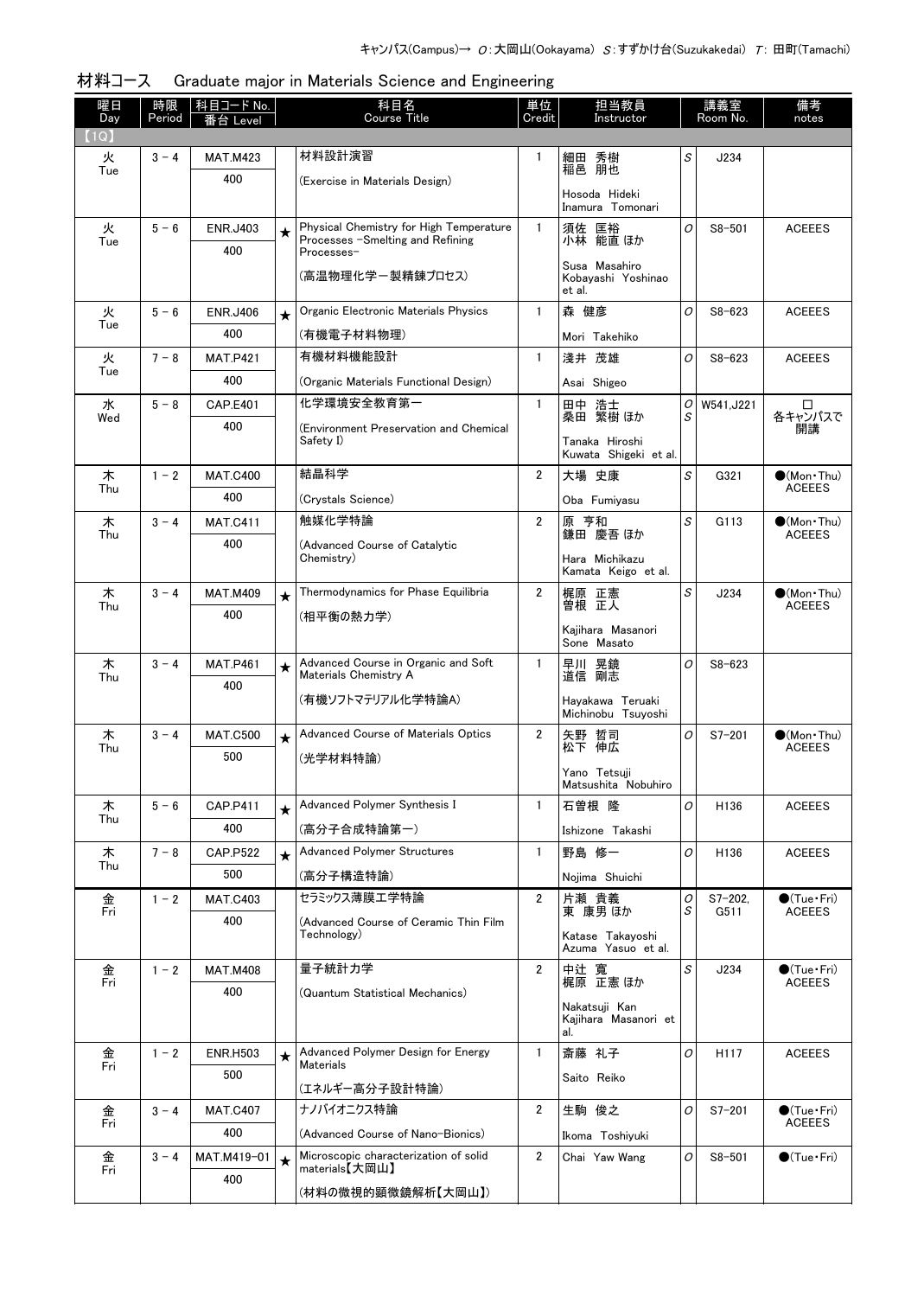| $\lceil 1 \mathsf{Q} \rceil$<br>Advanced Course in Surface Properties<br>森 健彦<br>金<br>Fri<br>$\mathbf{1}$<br>0<br>$S8 - 509$<br>$3 - 4$<br><b>MAT.P463</b><br>$\star$<br>of Organic Materials A<br>大内 幸雄 ほか<br>400<br>(有機表面物性科学特論A)<br>Mori Takehiko<br>Ouchi Yukio et al.<br>高分子加工特論<br>$\mathbf{1}$<br>※竹田 敏郎<br>O<br>金<br>Fri<br>$5 - 6$<br>S011<br><b>ACEEES</b><br><b>CAP.P581</b><br>※ 榊田 宏<br>500<br>(Advanced Polymer Processing)<br>X Takeda Toshiro<br>X Sakakida Hiroshi<br>材料科学派遣プロジェクト第一<br>集中講義<br>指導教員<br>MAT.A661-01<br>$\mathbf{1}$<br>$\overline{\phantom{0}}$<br>等<br>600<br>(Materials Off-campus Project 1)<br>Academic Supervisor<br>Intensive<br>材料科学派遣プロジェクト第二<br>集中講義<br>MAT.A662-01<br>$\overline{2}$<br>指導教員<br>$\overline{\phantom{0}}$<br>等<br>600<br>(Materials Off-campus Project 2)<br>Academic Supervisor<br>Intensive<br>材料科学派遣プロジェクト第三<br>集中講義<br>4<br>指導教員<br>MAT.A663-01<br>$\qquad \qquad -$<br>等<br>600<br>(Materials Off-campus Project 3)<br>Academic Supervisor<br>Intensive<br>材料科学派遣プロジェクト第四<br>集中講義<br>6<br>MAT.A664-01<br>指導教員<br>$\overline{\phantom{0}}$<br>等<br>600<br>(Materials Off-campus Project 4)<br>Academic Supervisor<br>Intensive<br>(2Q)<br>材料科学ティーチングキャリアA1【2】<br>指導教員<br>未定<br>$\mathbf{1}$<br>コースで開講す<br>$\overline{\phantom{0}}$<br>MAT.A470-02<br>るキャリア科目<br>To be<br>400<br>(Materials Science Teaching Career<br>(Career<br>Academic Supervisor<br>announced<br>$A1$ [2])<br>development<br>courses<br>offered by<br>Graduate<br>Majors)<br>材料科学ティーチングキャリアA2【2】<br>$\mathbf{1}$<br>指導教員<br>コースで開講す<br>未定<br>MAT.A471-02<br>るキャリア科目<br>To be<br>400<br>(Materials Science Teaching Career<br>Academic Supervisor<br>(Career<br>announced<br>A2[2]<br>development<br>courses<br>offered by<br>Graduate<br>Majors)<br>材料科学ティーチングキャリアB【2】<br>$\overline{2}$<br>指導教員<br>未定<br>コースで開講す<br>MAT.A472-02<br>るキャリア科目<br>To be<br>400<br>(Materials Science Teaching Career<br>Academic Supervisor<br>(Career<br>announced<br>B(2)<br>development<br>courses<br>offered by<br>Graduate<br>Majors)<br>材料科学ティーチングキャリアC1【2】<br>$\mathbf{1}$<br>指導教員<br>未定<br>コースで開講す<br>MAT.A670-02<br>$\overline{\phantom{0}}$<br>るキャリア科目<br>To be<br>600<br>(Materials Science Teaching Career<br>Academic Supervisor<br>(Career<br>announced<br>CI(2)<br>development<br>courses<br>offered by<br>Graduate<br>Majors)<br>材料科学ティーチングキャリアC2【2】<br>$\mathbf{1}$<br>コースで開講す<br>未定<br>指導教員<br>MAT.A671-02<br>るキャリア科目<br>To be<br>600<br>(Materials Science Teaching Career<br>Academic Supervisor<br>(Career<br>announced<br>C2(2)<br>development<br>courses<br>offered by<br>Graduate | 曜日<br>Day | 時限<br>Period | 科目コード No.<br>番台 Level | 科目名<br>Course Title | 単位<br>Credit | 担当教員<br>Instructor | 講義室<br>Room No. | 備考<br>notes |
|--------------------------------------------------------------------------------------------------------------------------------------------------------------------------------------------------------------------------------------------------------------------------------------------------------------------------------------------------------------------------------------------------------------------------------------------------------------------------------------------------------------------------------------------------------------------------------------------------------------------------------------------------------------------------------------------------------------------------------------------------------------------------------------------------------------------------------------------------------------------------------------------------------------------------------------------------------------------------------------------------------------------------------------------------------------------------------------------------------------------------------------------------------------------------------------------------------------------------------------------------------------------------------------------------------------------------------------------------------------------------------------------------------------------------------------------------------------------------------------------------------------------------------------------------------------------------------------------------------------------------------------------------------------------------------------------------------------------------------------------------------------------------------------------------------------------------------------------------------------------------------------------------------------------------------------------------------------------------------------------------------------------------------------------------------------------------------------------------------------------------------------------------------------------------------------------------------------------------------------------------------------------------------------------------------------------------------------------------------------------------------------------------------------------------------------------------------------------------------------------------------------------------------------------------------------------------------------------------------------------------|-----------|--------------|-----------------------|---------------------|--------------|--------------------|-----------------|-------------|
|                                                                                                                                                                                                                                                                                                                                                                                                                                                                                                                                                                                                                                                                                                                                                                                                                                                                                                                                                                                                                                                                                                                                                                                                                                                                                                                                                                                                                                                                                                                                                                                                                                                                                                                                                                                                                                                                                                                                                                                                                                                                                                                                                                                                                                                                                                                                                                                                                                                                                                                                                                                                                          |           |              |                       |                     |              |                    |                 |             |
|                                                                                                                                                                                                                                                                                                                                                                                                                                                                                                                                                                                                                                                                                                                                                                                                                                                                                                                                                                                                                                                                                                                                                                                                                                                                                                                                                                                                                                                                                                                                                                                                                                                                                                                                                                                                                                                                                                                                                                                                                                                                                                                                                                                                                                                                                                                                                                                                                                                                                                                                                                                                                          |           |              |                       |                     |              |                    |                 |             |
|                                                                                                                                                                                                                                                                                                                                                                                                                                                                                                                                                                                                                                                                                                                                                                                                                                                                                                                                                                                                                                                                                                                                                                                                                                                                                                                                                                                                                                                                                                                                                                                                                                                                                                                                                                                                                                                                                                                                                                                                                                                                                                                                                                                                                                                                                                                                                                                                                                                                                                                                                                                                                          |           |              |                       |                     |              |                    |                 |             |
|                                                                                                                                                                                                                                                                                                                                                                                                                                                                                                                                                                                                                                                                                                                                                                                                                                                                                                                                                                                                                                                                                                                                                                                                                                                                                                                                                                                                                                                                                                                                                                                                                                                                                                                                                                                                                                                                                                                                                                                                                                                                                                                                                                                                                                                                                                                                                                                                                                                                                                                                                                                                                          |           |              |                       |                     |              |                    |                 |             |
|                                                                                                                                                                                                                                                                                                                                                                                                                                                                                                                                                                                                                                                                                                                                                                                                                                                                                                                                                                                                                                                                                                                                                                                                                                                                                                                                                                                                                                                                                                                                                                                                                                                                                                                                                                                                                                                                                                                                                                                                                                                                                                                                                                                                                                                                                                                                                                                                                                                                                                                                                                                                                          |           |              |                       |                     |              |                    |                 |             |
|                                                                                                                                                                                                                                                                                                                                                                                                                                                                                                                                                                                                                                                                                                                                                                                                                                                                                                                                                                                                                                                                                                                                                                                                                                                                                                                                                                                                                                                                                                                                                                                                                                                                                                                                                                                                                                                                                                                                                                                                                                                                                                                                                                                                                                                                                                                                                                                                                                                                                                                                                                                                                          |           |              |                       |                     |              |                    |                 |             |
|                                                                                                                                                                                                                                                                                                                                                                                                                                                                                                                                                                                                                                                                                                                                                                                                                                                                                                                                                                                                                                                                                                                                                                                                                                                                                                                                                                                                                                                                                                                                                                                                                                                                                                                                                                                                                                                                                                                                                                                                                                                                                                                                                                                                                                                                                                                                                                                                                                                                                                                                                                                                                          |           |              |                       |                     |              |                    |                 |             |
|                                                                                                                                                                                                                                                                                                                                                                                                                                                                                                                                                                                                                                                                                                                                                                                                                                                                                                                                                                                                                                                                                                                                                                                                                                                                                                                                                                                                                                                                                                                                                                                                                                                                                                                                                                                                                                                                                                                                                                                                                                                                                                                                                                                                                                                                                                                                                                                                                                                                                                                                                                                                                          |           |              |                       |                     |              |                    |                 |             |
|                                                                                                                                                                                                                                                                                                                                                                                                                                                                                                                                                                                                                                                                                                                                                                                                                                                                                                                                                                                                                                                                                                                                                                                                                                                                                                                                                                                                                                                                                                                                                                                                                                                                                                                                                                                                                                                                                                                                                                                                                                                                                                                                                                                                                                                                                                                                                                                                                                                                                                                                                                                                                          |           |              |                       |                     |              |                    |                 |             |
|                                                                                                                                                                                                                                                                                                                                                                                                                                                                                                                                                                                                                                                                                                                                                                                                                                                                                                                                                                                                                                                                                                                                                                                                                                                                                                                                                                                                                                                                                                                                                                                                                                                                                                                                                                                                                                                                                                                                                                                                                                                                                                                                                                                                                                                                                                                                                                                                                                                                                                                                                                                                                          |           |              |                       |                     |              |                    |                 |             |
|                                                                                                                                                                                                                                                                                                                                                                                                                                                                                                                                                                                                                                                                                                                                                                                                                                                                                                                                                                                                                                                                                                                                                                                                                                                                                                                                                                                                                                                                                                                                                                                                                                                                                                                                                                                                                                                                                                                                                                                                                                                                                                                                                                                                                                                                                                                                                                                                                                                                                                                                                                                                                          |           |              |                       |                     |              |                    |                 |             |
|                                                                                                                                                                                                                                                                                                                                                                                                                                                                                                                                                                                                                                                                                                                                                                                                                                                                                                                                                                                                                                                                                                                                                                                                                                                                                                                                                                                                                                                                                                                                                                                                                                                                                                                                                                                                                                                                                                                                                                                                                                                                                                                                                                                                                                                                                                                                                                                                                                                                                                                                                                                                                          |           |              |                       |                     |              |                    |                 |             |
|                                                                                                                                                                                                                                                                                                                                                                                                                                                                                                                                                                                                                                                                                                                                                                                                                                                                                                                                                                                                                                                                                                                                                                                                                                                                                                                                                                                                                                                                                                                                                                                                                                                                                                                                                                                                                                                                                                                                                                                                                                                                                                                                                                                                                                                                                                                                                                                                                                                                                                                                                                                                                          |           |              |                       |                     |              |                    |                 |             |
|                                                                                                                                                                                                                                                                                                                                                                                                                                                                                                                                                                                                                                                                                                                                                                                                                                                                                                                                                                                                                                                                                                                                                                                                                                                                                                                                                                                                                                                                                                                                                                                                                                                                                                                                                                                                                                                                                                                                                                                                                                                                                                                                                                                                                                                                                                                                                                                                                                                                                                                                                                                                                          |           |              |                       |                     |              |                    |                 |             |
|                                                                                                                                                                                                                                                                                                                                                                                                                                                                                                                                                                                                                                                                                                                                                                                                                                                                                                                                                                                                                                                                                                                                                                                                                                                                                                                                                                                                                                                                                                                                                                                                                                                                                                                                                                                                                                                                                                                                                                                                                                                                                                                                                                                                                                                                                                                                                                                                                                                                                                                                                                                                                          |           |              |                       |                     |              |                    |                 |             |
|                                                                                                                                                                                                                                                                                                                                                                                                                                                                                                                                                                                                                                                                                                                                                                                                                                                                                                                                                                                                                                                                                                                                                                                                                                                                                                                                                                                                                                                                                                                                                                                                                                                                                                                                                                                                                                                                                                                                                                                                                                                                                                                                                                                                                                                                                                                                                                                                                                                                                                                                                                                                                          |           |              |                       |                     |              |                    |                 |             |
|                                                                                                                                                                                                                                                                                                                                                                                                                                                                                                                                                                                                                                                                                                                                                                                                                                                                                                                                                                                                                                                                                                                                                                                                                                                                                                                                                                                                                                                                                                                                                                                                                                                                                                                                                                                                                                                                                                                                                                                                                                                                                                                                                                                                                                                                                                                                                                                                                                                                                                                                                                                                                          |           |              |                       |                     |              |                    |                 |             |
|                                                                                                                                                                                                                                                                                                                                                                                                                                                                                                                                                                                                                                                                                                                                                                                                                                                                                                                                                                                                                                                                                                                                                                                                                                                                                                                                                                                                                                                                                                                                                                                                                                                                                                                                                                                                                                                                                                                                                                                                                                                                                                                                                                                                                                                                                                                                                                                                                                                                                                                                                                                                                          |           |              |                       |                     |              |                    |                 |             |
|                                                                                                                                                                                                                                                                                                                                                                                                                                                                                                                                                                                                                                                                                                                                                                                                                                                                                                                                                                                                                                                                                                                                                                                                                                                                                                                                                                                                                                                                                                                                                                                                                                                                                                                                                                                                                                                                                                                                                                                                                                                                                                                                                                                                                                                                                                                                                                                                                                                                                                                                                                                                                          |           |              |                       |                     |              |                    |                 |             |
|                                                                                                                                                                                                                                                                                                                                                                                                                                                                                                                                                                                                                                                                                                                                                                                                                                                                                                                                                                                                                                                                                                                                                                                                                                                                                                                                                                                                                                                                                                                                                                                                                                                                                                                                                                                                                                                                                                                                                                                                                                                                                                                                                                                                                                                                                                                                                                                                                                                                                                                                                                                                                          |           |              |                       |                     |              |                    |                 |             |
|                                                                                                                                                                                                                                                                                                                                                                                                                                                                                                                                                                                                                                                                                                                                                                                                                                                                                                                                                                                                                                                                                                                                                                                                                                                                                                                                                                                                                                                                                                                                                                                                                                                                                                                                                                                                                                                                                                                                                                                                                                                                                                                                                                                                                                                                                                                                                                                                                                                                                                                                                                                                                          |           |              |                       |                     |              |                    |                 |             |
|                                                                                                                                                                                                                                                                                                                                                                                                                                                                                                                                                                                                                                                                                                                                                                                                                                                                                                                                                                                                                                                                                                                                                                                                                                                                                                                                                                                                                                                                                                                                                                                                                                                                                                                                                                                                                                                                                                                                                                                                                                                                                                                                                                                                                                                                                                                                                                                                                                                                                                                                                                                                                          |           |              |                       |                     |              |                    |                 |             |
|                                                                                                                                                                                                                                                                                                                                                                                                                                                                                                                                                                                                                                                                                                                                                                                                                                                                                                                                                                                                                                                                                                                                                                                                                                                                                                                                                                                                                                                                                                                                                                                                                                                                                                                                                                                                                                                                                                                                                                                                                                                                                                                                                                                                                                                                                                                                                                                                                                                                                                                                                                                                                          |           |              |                       |                     |              |                    |                 |             |
|                                                                                                                                                                                                                                                                                                                                                                                                                                                                                                                                                                                                                                                                                                                                                                                                                                                                                                                                                                                                                                                                                                                                                                                                                                                                                                                                                                                                                                                                                                                                                                                                                                                                                                                                                                                                                                                                                                                                                                                                                                                                                                                                                                                                                                                                                                                                                                                                                                                                                                                                                                                                                          |           |              |                       |                     |              |                    |                 |             |
|                                                                                                                                                                                                                                                                                                                                                                                                                                                                                                                                                                                                                                                                                                                                                                                                                                                                                                                                                                                                                                                                                                                                                                                                                                                                                                                                                                                                                                                                                                                                                                                                                                                                                                                                                                                                                                                                                                                                                                                                                                                                                                                                                                                                                                                                                                                                                                                                                                                                                                                                                                                                                          |           |              |                       |                     |              |                    |                 |             |
|                                                                                                                                                                                                                                                                                                                                                                                                                                                                                                                                                                                                                                                                                                                                                                                                                                                                                                                                                                                                                                                                                                                                                                                                                                                                                                                                                                                                                                                                                                                                                                                                                                                                                                                                                                                                                                                                                                                                                                                                                                                                                                                                                                                                                                                                                                                                                                                                                                                                                                                                                                                                                          |           |              |                       |                     |              |                    |                 |             |
|                                                                                                                                                                                                                                                                                                                                                                                                                                                                                                                                                                                                                                                                                                                                                                                                                                                                                                                                                                                                                                                                                                                                                                                                                                                                                                                                                                                                                                                                                                                                                                                                                                                                                                                                                                                                                                                                                                                                                                                                                                                                                                                                                                                                                                                                                                                                                                                                                                                                                                                                                                                                                          |           |              |                       |                     |              |                    |                 |             |
|                                                                                                                                                                                                                                                                                                                                                                                                                                                                                                                                                                                                                                                                                                                                                                                                                                                                                                                                                                                                                                                                                                                                                                                                                                                                                                                                                                                                                                                                                                                                                                                                                                                                                                                                                                                                                                                                                                                                                                                                                                                                                                                                                                                                                                                                                                                                                                                                                                                                                                                                                                                                                          |           |              |                       |                     |              |                    |                 |             |
|                                                                                                                                                                                                                                                                                                                                                                                                                                                                                                                                                                                                                                                                                                                                                                                                                                                                                                                                                                                                                                                                                                                                                                                                                                                                                                                                                                                                                                                                                                                                                                                                                                                                                                                                                                                                                                                                                                                                                                                                                                                                                                                                                                                                                                                                                                                                                                                                                                                                                                                                                                                                                          |           |              |                       |                     |              |                    |                 |             |
|                                                                                                                                                                                                                                                                                                                                                                                                                                                                                                                                                                                                                                                                                                                                                                                                                                                                                                                                                                                                                                                                                                                                                                                                                                                                                                                                                                                                                                                                                                                                                                                                                                                                                                                                                                                                                                                                                                                                                                                                                                                                                                                                                                                                                                                                                                                                                                                                                                                                                                                                                                                                                          |           |              |                       |                     |              |                    |                 |             |
|                                                                                                                                                                                                                                                                                                                                                                                                                                                                                                                                                                                                                                                                                                                                                                                                                                                                                                                                                                                                                                                                                                                                                                                                                                                                                                                                                                                                                                                                                                                                                                                                                                                                                                                                                                                                                                                                                                                                                                                                                                                                                                                                                                                                                                                                                                                                                                                                                                                                                                                                                                                                                          |           |              |                       |                     |              |                    |                 |             |
|                                                                                                                                                                                                                                                                                                                                                                                                                                                                                                                                                                                                                                                                                                                                                                                                                                                                                                                                                                                                                                                                                                                                                                                                                                                                                                                                                                                                                                                                                                                                                                                                                                                                                                                                                                                                                                                                                                                                                                                                                                                                                                                                                                                                                                                                                                                                                                                                                                                                                                                                                                                                                          |           |              |                       |                     |              |                    |                 |             |
|                                                                                                                                                                                                                                                                                                                                                                                                                                                                                                                                                                                                                                                                                                                                                                                                                                                                                                                                                                                                                                                                                                                                                                                                                                                                                                                                                                                                                                                                                                                                                                                                                                                                                                                                                                                                                                                                                                                                                                                                                                                                                                                                                                                                                                                                                                                                                                                                                                                                                                                                                                                                                          |           |              |                       |                     |              |                    |                 |             |
|                                                                                                                                                                                                                                                                                                                                                                                                                                                                                                                                                                                                                                                                                                                                                                                                                                                                                                                                                                                                                                                                                                                                                                                                                                                                                                                                                                                                                                                                                                                                                                                                                                                                                                                                                                                                                                                                                                                                                                                                                                                                                                                                                                                                                                                                                                                                                                                                                                                                                                                                                                                                                          |           |              |                       |                     |              |                    |                 |             |
|                                                                                                                                                                                                                                                                                                                                                                                                                                                                                                                                                                                                                                                                                                                                                                                                                                                                                                                                                                                                                                                                                                                                                                                                                                                                                                                                                                                                                                                                                                                                                                                                                                                                                                                                                                                                                                                                                                                                                                                                                                                                                                                                                                                                                                                                                                                                                                                                                                                                                                                                                                                                                          |           |              |                       |                     |              |                    |                 |             |
|                                                                                                                                                                                                                                                                                                                                                                                                                                                                                                                                                                                                                                                                                                                                                                                                                                                                                                                                                                                                                                                                                                                                                                                                                                                                                                                                                                                                                                                                                                                                                                                                                                                                                                                                                                                                                                                                                                                                                                                                                                                                                                                                                                                                                                                                                                                                                                                                                                                                                                                                                                                                                          |           |              |                       |                     |              |                    |                 |             |
|                                                                                                                                                                                                                                                                                                                                                                                                                                                                                                                                                                                                                                                                                                                                                                                                                                                                                                                                                                                                                                                                                                                                                                                                                                                                                                                                                                                                                                                                                                                                                                                                                                                                                                                                                                                                                                                                                                                                                                                                                                                                                                                                                                                                                                                                                                                                                                                                                                                                                                                                                                                                                          |           |              |                       |                     |              |                    |                 |             |
|                                                                                                                                                                                                                                                                                                                                                                                                                                                                                                                                                                                                                                                                                                                                                                                                                                                                                                                                                                                                                                                                                                                                                                                                                                                                                                                                                                                                                                                                                                                                                                                                                                                                                                                                                                                                                                                                                                                                                                                                                                                                                                                                                                                                                                                                                                                                                                                                                                                                                                                                                                                                                          |           |              |                       |                     |              |                    |                 |             |
|                                                                                                                                                                                                                                                                                                                                                                                                                                                                                                                                                                                                                                                                                                                                                                                                                                                                                                                                                                                                                                                                                                                                                                                                                                                                                                                                                                                                                                                                                                                                                                                                                                                                                                                                                                                                                                                                                                                                                                                                                                                                                                                                                                                                                                                                                                                                                                                                                                                                                                                                                                                                                          |           |              |                       |                     |              |                    |                 | Majors)     |
| 材料科学ティーチングキャリアD【2】<br>$\overline{2}$<br>指導教員<br>未定<br>コースで開講す<br>MAT.A672-02                                                                                                                                                                                                                                                                                                                                                                                                                                                                                                                                                                                                                                                                                                                                                                                                                                                                                                                                                                                                                                                                                                                                                                                                                                                                                                                                                                                                                                                                                                                                                                                                                                                                                                                                                                                                                                                                                                                                                                                                                                                                                                                                                                                                                                                                                                                                                                                                                                                                                                                                             |           |              |                       |                     |              |                    |                 |             |
| るキャリア科目<br>To be<br>600<br>(Materials Science Teaching Career<br>(Career<br>Academic Supervisor<br>announced                                                                                                                                                                                                                                                                                                                                                                                                                                                                                                                                                                                                                                                                                                                                                                                                                                                                                                                                                                                                                                                                                                                                                                                                                                                                                                                                                                                                                                                                                                                                                                                                                                                                                                                                                                                                                                                                                                                                                                                                                                                                                                                                                                                                                                                                                                                                                                                                                                                                                                             |           |              |                       |                     |              |                    |                 |             |
| D(2)<br>development<br>courses                                                                                                                                                                                                                                                                                                                                                                                                                                                                                                                                                                                                                                                                                                                                                                                                                                                                                                                                                                                                                                                                                                                                                                                                                                                                                                                                                                                                                                                                                                                                                                                                                                                                                                                                                                                                                                                                                                                                                                                                                                                                                                                                                                                                                                                                                                                                                                                                                                                                                                                                                                                           |           |              |                       |                     |              |                    |                 |             |
| offered by<br>Graduate                                                                                                                                                                                                                                                                                                                                                                                                                                                                                                                                                                                                                                                                                                                                                                                                                                                                                                                                                                                                                                                                                                                                                                                                                                                                                                                                                                                                                                                                                                                                                                                                                                                                                                                                                                                                                                                                                                                                                                                                                                                                                                                                                                                                                                                                                                                                                                                                                                                                                                                                                                                                   |           |              |                       |                     |              |                    |                 |             |
| Majors)                                                                                                                                                                                                                                                                                                                                                                                                                                                                                                                                                                                                                                                                                                                                                                                                                                                                                                                                                                                                                                                                                                                                                                                                                                                                                                                                                                                                                                                                                                                                                                                                                                                                                                                                                                                                                                                                                                                                                                                                                                                                                                                                                                                                                                                                                                                                                                                                                                                                                                                                                                                                                  |           |              |                       |                     |              |                    |                 |             |
| Elements of Polymer Science I<br>石曽根 隆<br>月<br>$1 - 2$<br><b>CAP.P431</b><br>$\mathbf{1}$<br>O<br>S622<br>$\star$<br>大塚 英幸 ほか                                                                                                                                                                                                                                                                                                                                                                                                                                                                                                                                                                                                                                                                                                                                                                                                                                                                                                                                                                                                                                                                                                                                                                                                                                                                                                                                                                                                                                                                                                                                                                                                                                                                                                                                                                                                                                                                                                                                                                                                                                                                                                                                                                                                                                                                                                                                                                                                                                                                                            |           |              |                       |                     |              |                    |                 |             |
| Mon<br>400<br>(高分子科学要論第一)                                                                                                                                                                                                                                                                                                                                                                                                                                                                                                                                                                                                                                                                                                                                                                                                                                                                                                                                                                                                                                                                                                                                                                                                                                                                                                                                                                                                                                                                                                                                                                                                                                                                                                                                                                                                                                                                                                                                                                                                                                                                                                                                                                                                                                                                                                                                                                                                                                                                                                                                                                                                |           |              |                       |                     |              |                    |                 |             |
| Ishizone Takashi<br>Otsuka Hideyuki et<br>al.                                                                                                                                                                                                                                                                                                                                                                                                                                                                                                                                                                                                                                                                                                                                                                                                                                                                                                                                                                                                                                                                                                                                                                                                                                                                                                                                                                                                                                                                                                                                                                                                                                                                                                                                                                                                                                                                                                                                                                                                                                                                                                                                                                                                                                                                                                                                                                                                                                                                                                                                                                            |           |              |                       |                     |              |                    |                 |             |

#### 材料コース Graduate major in Materials Science and Engineering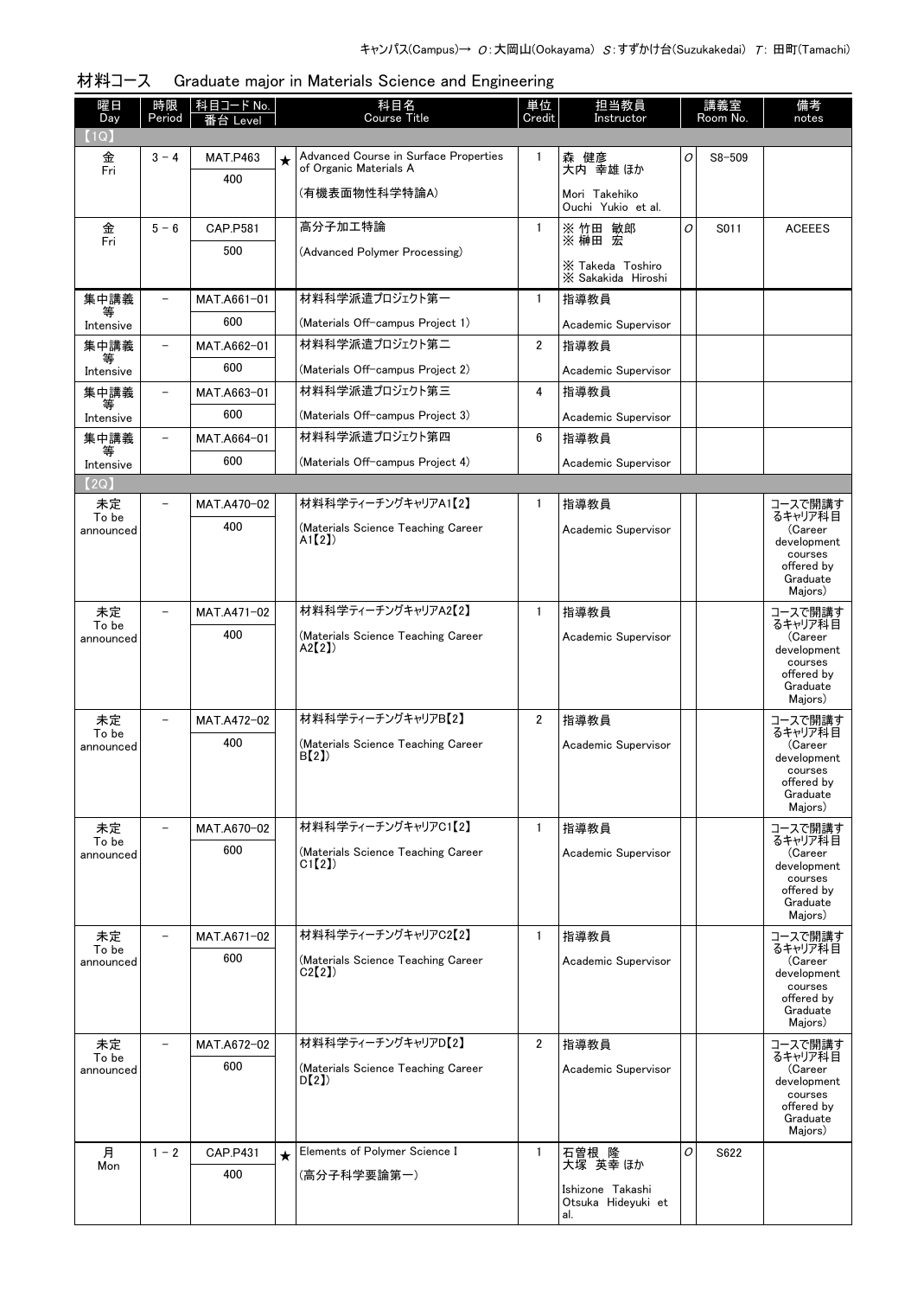| 曜日<br>Day | 時限<br>Period | 科目コード No.<br>番台 Level  |         | 科目名<br><b>Course Title</b>                                                  |                         | 単位<br>担当教員<br>Credit<br>Instructor           |   | 講義室<br>Room No.          | 備考<br>notes                                  |
|-----------|--------------|------------------------|---------|-----------------------------------------------------------------------------|-------------------------|----------------------------------------------|---|--------------------------|----------------------------------------------|
| 【2Q】      |              |                        |         |                                                                             |                         |                                              |   |                          |                                              |
| 月         | $1 - 2$      | <b>MAT.C402</b>        | $\star$ | Quantum Physics in Optical Response of<br><b>Materials</b>                  | $\overline{2}$          | 中村 一隆                                        | S | G111                     | $\bullet$ (Mon Thu)                          |
| Mon       |              | 400                    |         | (量子光物性特論)                                                                   |                         | Nakamura Kazutaka                            |   |                          | <b>ACEEES</b>                                |
| 月<br>Mon  | $1 - 2$      | <b>MAT.M410</b>        | $\star$ | Deformation and Strength of Solids                                          | $\overline{2}$          | 尾中 晋<br>寺田 芳弘                                | S | J234                     | $\bullet$ (Mon · Thu)<br><b>ACEEES</b>       |
|           |              | 400                    |         | (固体の変形と強度)                                                                  |                         | Onaka Susumu<br>Terada Yoshihiro             |   |                          |                                              |
| 月         | $3 - 4$      | <b>ENR.J405</b>        | $\star$ | Microstructure Evolution and Diffusion in                                   | $\overline{2}$<br>木村 好里 |                                              | S | J234                     | $\bullet$ (Mon Thu)                          |
| Mon       |              | 400                    |         | Metals                                                                      |                         | 中田 伸生                                        |   |                          | <b>ACEEES</b>                                |
|           |              |                        |         | (材料組織の形成と拡散)                                                                |                         | Kimura Yoshisato<br>Nakada Nobuo             |   |                          |                                              |
| 月<br>Mon  | $3 - 4$      | <b>MAT.M405</b>        |         | 鉄鋼材料設計学特論                                                                   | $\mathbf{2}$            | 小林 覚<br>竹山 雅夫                                | O | $S8 - 501$               | $\bigcirc$ (Mon Thu)<br><b>ACEEES</b>        |
|           |              | 400                    |         | (Advanced Microstructure Design of<br>Ferrous Materials)                    |                         | Kobayashi Satoru<br>Takeyama Masao           |   |                          |                                              |
| 月         | $3 - 4$      | <b>MAT.P401</b>        | $\star$ | Organic Optical Materials physics                                           | $\mathbf{1}$            | 石川 謙                                         | O | $S8 - 623$               | <b>ACEEES</b>                                |
| Mon       |              | 400                    |         | (有機光学材料物理)                                                                  |                         | Ishikawa Ken                                 |   |                          |                                              |
| 月         | $3 - 4$      | <b>MAT.C504</b>        | $\star$ | <b>Functional Devices</b>                                                   | $\overline{2}$          | 北本 仁孝<br>舟窪 浩                                | S | <b>J233</b>              | $\bullet$ (Mon Thu)<br><b>ACEEES</b>         |
| Mon       |              | 500                    |         | (機能デバイス特論)                                                                  |                         | Kitamoto Yoshitaka                           |   | $\rightarrow$ B223       |                                              |
|           |              |                        |         |                                                                             |                         | Funakubo Hiroshi                             |   |                          |                                              |
| 月<br>Mon  | $5 - 6$      | <b>MAT.M401</b><br>400 | $\star$ | Applied Diffraction Crystallography in<br>Metals and Alloys                 | $\overline{2}$          | 中村 吉男<br>藤居 俊之                               | O | $S8 - 501$               | $\bullet$ (Mon Thu)<br><b>ACEEES</b>         |
|           |              |                        |         | (回折結晶学)                                                                     |                         | Nakamura Yoshio<br>Fujii Toshiyuki           |   |                          |                                              |
| 月<br>Mon  | $5 - 6$      | <b>MAT.P402</b>        |         | ソフトマテリアル物理化学                                                                | $\mathbf{1}$            | 大内 幸雄                                        | O | $S8 - 623$               | <b>ACEEES</b>                                |
|           |              | 400                    |         | (Soft Materials Physical Chemistry)                                         |                         | Ouchi Yukio                                  |   |                          |                                              |
| 月<br>Mon  | $7 - 8$      | <b>CAP.P421</b>        | $\star$ | Special Lecture on Characterization of<br>Polymer Structures and Properties | $\mathbf{1}$            | 安藤 慎治                                        | 0 | S224                     | <b>ACEEES</b>                                |
|           |              | 400                    |         | (高分子機能解析特論)                                                                 |                         | Ando Shinji                                  |   |                          |                                              |
| 火<br>Tue  | $1 - 2$      | <b>MAT.M406</b>        | $\star$ | Advanced Microstructure Design of Non-<br>ferrous Materials                 | $\mathbf{2}$            | 熊井 真次<br>村石 信二 ほか                            | O | $S8 - 501$               | $\bullet$ (Tue•Fri)<br><b>ACEEES</b>         |
|           |              | 400                    |         | (非鉄金属材料設計学特論)                                                               |                         | Kumai Shinii                                 |   |                          |                                              |
|           |              |                        |         |                                                                             |                         | Muraishi Shinji et al.                       |   |                          |                                              |
| 火<br>Tue  | $1 - 2$      | MAT.M422-02            |         | 実践SEM観察技術概論【2】                                                              | 1                       | 村石 信二<br>中村 吉男                               |   | 指導教員に<br>相談のこと           |                                              |
|           |              | 400                    |         | (Practical SEM observation<br>techniques [2])                               |                         | Muraishi Shinii<br>Nakamura Yoshio           |   |                          |                                              |
| 火         | $1 - 2$      | <b>MAT.C505</b>        | $\star$ | <b>Computational Materials Science</b>                                      | 2                       | 若井 史博<br>神谷 利夫 ほか                            | S | G114                     | $\bullet$ (Tue $\cdot$ Fri)<br><b>ACEEES</b> |
| Tue       |              | 500                    |         | (計算材料学特論)                                                                   |                         |                                              |   |                          |                                              |
|           |              |                        |         |                                                                             |                         | Wakai Fumihiro<br>Kamiya Toshio et al.       |   |                          |                                              |
| 火<br>Tue  | $3 - 4$      | <b>MAT.C408</b>        |         | 無機表面化学特論                                                                    | $\overline{2}$          | 中島 章<br>松下 祥子                                | O | $S7 - 201$               | $\bullet$ (Tue•Fri)<br><b>ACEEES</b>         |
|           |              | 400                    |         | (Advanced Course of Surface Chemistry)<br>on Inorganic Materials)           |                         | Nakaiima Akira<br>Matsushita Sachiko         |   |                          |                                              |
| 火         | $3 - 4$      | <b>MAT.M424</b>        |         | 金属物理学演習                                                                     | $\mathbf{1}$            | 細田 秀樹                                        | S | J233                     |                                              |
| Tue       |              | 400                    |         | (Exercise in Physical Metallurgy)                                           |                         | 稲邑 朋也                                        |   |                          |                                              |
|           |              |                        |         |                                                                             |                         | Hosoda Hideki<br>Inamura Tomonari            |   |                          |                                              |
| 火<br>Tue  | $3 - 4$      | <b>MAT.M426</b>        |         | 移動速度論ー運動量と熱の流れー                                                             | $\mathbf{1}$            | 林 幸<br>河村 憲一 ほか                              | O | $S8 - 501$               | <b>ACEEES</b>                                |
|           |              | 400                    |         | (Transport Phenomena at High<br>Temperature - Momentum and Heat Flow<br>$-$ |                         | Hayashi Miyuki<br>Kawamura Kenichi et<br>al. |   |                          |                                              |
| 火         | $3 - 4$      | <b>NCL.N403</b>        | $\star$ | Nuclear Materials and Structures                                            | $\overline{2}$          | 小林 能直<br>吉田 克己                               | 0 | 原講571                    | $\bullet$ (Tue•Fri)                          |
| Tue       |              | 400                    |         | (原子力材料と構造工学)                                                                |                         | Kobayashi Yoshinao<br>Yoshida Katsumi        |   | North No.2<br>$5F - 571$ | <b>ACEEES</b>                                |

材料コース Graduate major in Materials Science and Engineering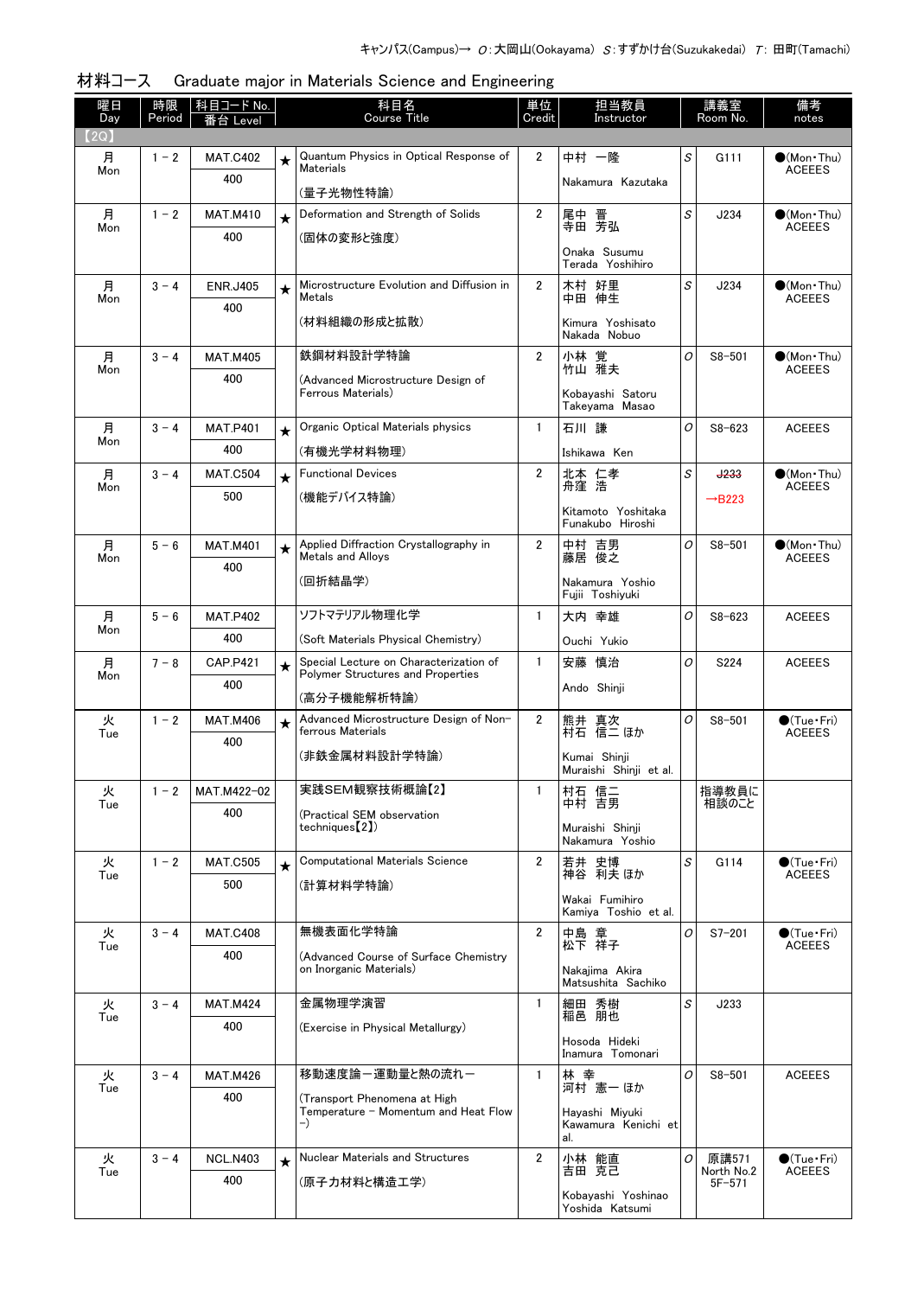| 曜日<br>Day | 時限      | │科目コード No.             |            | 科目名<br>Course Title                                                     |                | 単位<br>担当教員<br>Instructor                |        | 講義室<br>Room No. | 備考                                      |
|-----------|---------|------------------------|------------|-------------------------------------------------------------------------|----------------|-----------------------------------------|--------|-----------------|-----------------------------------------|
| (2Q)      | Period  | 番台 Level               |            |                                                                         | Credit         |                                         |        |                 | notes                                   |
| 火         | $3 - 4$ | <b>MAT.C503</b>        | $\star$    | Advanced Course of Material                                             | $\overline{2}$ | 川路 均                                    | S      | J234            | $\bullet$ (Tue•Fri)                     |
| Tue       |         | 500                    |            | Development II<br>(材料開発特論第二)                                            |                | 東 正樹 ほか                                 |        |                 | <b>ACEEES</b>                           |
|           |         |                        |            |                                                                         |                | Kawaji Hitoshi<br>Azuma Masaki et al.   |        |                 |                                         |
| 火<br>Tue  | $5 - 6$ | <b>MAT.C502</b>        |            | 材料開発特論第一                                                                | $\overline{2}$ | 瀬川 浩代<br>長友 義幸                          | O      | $S7 - 201$      | $\bigcirc$ (Tue · Fri)<br><b>ACEEES</b> |
|           |         | 500                    |            | (Advanced Course of Material<br>Development I)                          |                | Segawa Hiroyo                           |        |                 |                                         |
|           |         |                        |            |                                                                         |                | Nagatomo Yoshivuki                      |        |                 |                                         |
| 火<br>Tue  | $7 - 8$ | <b>CAP.P422</b>        | $\star$    | <b>Advanced Polymer Properties</b>                                      | $\mathbf{1}$   | 戸木田 雅利                                  | O      | H113            | <b>ACEEES</b>                           |
|           |         | 400                    |            | (高分子物性特論)                                                               |                | Tokita Masatoshi                        |        |                 |                                         |
| 水<br>Wed  | $5 - 8$ | <b>CAP.E402</b>        |            | 化学環境安全教育第二                                                              | $\mathbf{1}$   | 桑田 繁樹<br>田中 浩士ほか                        | 0<br>S | W541, J221      | ◻<br>各キャンパスで                            |
|           |         | 400                    |            | (Environment Preservation and Chemical<br>Safety II)                    |                | Kuwata Shigeki<br>Tanaka Hiroshi et al. |        |                 | 開講                                      |
| 木<br>Thu  | $1 - 2$ | <b>MAT.C402</b>        | $\star$    | Quantum Physics in Optical Response of<br><b>Materials</b>              | $\overline{2}$ | 中村 一隆                                   | S      | G111            | $(Mon\cdot Thu)$<br><b>ACEEES</b>       |
|           |         | 400                    |            | (量子光物性特論)                                                               |                | Nakamura Kazutaka                       |        |                 |                                         |
| 木         | $1 - 2$ | <b>MAT.M410</b>        | $\star$    | Deformation and Strength of Solids                                      | $\overline{2}$ |                                         | S      | J234            | $\bullet$ (Mon · Thu)                   |
| Thu       |         | 400                    |            | (固体の変形と強度)                                                              |                | 尾中 晋<br>寺田 芳弘                           |        |                 | <b>ACEEES</b>                           |
|           |         |                        |            |                                                                         |                | Onaka Susumu<br>Terada Yoshihiro        |        |                 |                                         |
| 木<br>Thu  | $3 - 4$ | <b>ENR.J405</b>        | $\star$    | Microstructure Evolution and Diffusion in<br>Metals                     | $\overline{2}$ | 木村 好里<br>中田 伸生                          | S      | J234            | $\bullet$ (Mon Thu)<br><b>ACEEES</b>    |
|           |         | 400                    |            | (材料組織の形成と拡散)                                                            |                | Kimura Yoshisato                        |        |                 |                                         |
|           |         |                        |            |                                                                         |                | Nakada Nobuo                            |        |                 |                                         |
| 木<br>Thu  | $3 - 4$ | <b>MAT.M405</b>        |            | 鉄鋼材料設計学特論                                                               | $\overline{2}$ | 小林 覚<br>竹山 雅夫                           | O      | $S8 - 501$      | $\bullet$ (Mon Thu)<br><b>ACEEES</b>    |
|           |         | 400                    |            | (Advanced Microstructure Design of<br>Ferrous Materials)                |                | Kobayashi Satoru                        |        |                 |                                         |
|           |         |                        |            |                                                                         |                | Takeyama Masao                          |        |                 |                                         |
| 木<br>Thu  | $3 - 4$ | <b>MAT.P462</b><br>400 | $\bigstar$ | Advanced Course in Organic and Soft<br>Materials Chemistry B            | $\mathbf{1}$   | 早川 晃鏡<br>道信 剛志                          | O      | $S8 - 623$      |                                         |
|           |         |                        |            | (有機ソフトマテリアル化学特論B)                                                       |                | Havakawa Teruaki                        |        |                 |                                         |
| 木         | $3 - 4$ | <b>MAT.C504</b>        | $\star$    | <b>Functional Devices</b>                                               | $\overline{2}$ | Michinobu Tsuyoshi<br>北本 仁孝             | S      | <b>J233</b>     | $\bullet$ (Mon•Thu)                     |
| Thu       |         | 500                    |            | (機能デバイス特論)                                                              |                | 舟窪 浩                                    |        | <b>+B223</b>    | <b>ACEEES</b>                           |
|           |         |                        |            |                                                                         |                | Kitamoto Yoshitaka<br>Funakubo Hiroshi  |        |                 |                                         |
| 木<br>Thu  | $5 - 6$ | <b>MAT.M401</b>        | $\star$    | Applied Diffraction Crystallography in<br>Metals and Alloys             | $\overline{2}$ | 中村 吉男<br>藤居 俊之                          | O      | $S8 - 501$      | $\bullet$ (Mon Thu)<br><b>ACEEES</b>    |
|           |         | 400                    |            | (回折結晶学)                                                                 |                | Nakamura Yoshio                         |        |                 |                                         |
|           |         |                        |            |                                                                         |                | Fujii Toshiyuki                         |        |                 |                                         |
| 木<br>Thu  | $5 - 6$ | <b>MAT.P491</b>        |            | 材料工学環境論                                                                 | 1              | ※ 国岡 正雄<br>※ 石井 聡子 ほか                   | 0      | $S8 - 623$      |                                         |
|           |         | 400                    |            | (Materials Engineering and Ecology)                                     |                | X Kunioka Masao                         |        |                 |                                         |
|           |         |                        |            |                                                                         |                | X Ishii Satoko et al.                   |        |                 |                                         |
| 金<br>Fri  | $1 - 2$ | <b>MAT.M406</b><br>400 | $\star$    | Advanced Microstructure Design of Non-<br>ferrous Materials             | $\overline{2}$ | 熊井 真次<br>村石 信二 ほか                       | O      | $S8 - 501$      | $\bullet$ (Tue · Fri)<br><b>ACEEES</b>  |
|           |         |                        |            | (非鉄金属材料設計学特論)                                                           |                | Kumai Shinji<br>Muraishi Shinji et al.  |        |                 |                                         |
| 金         | $1 - 2$ | <b>MAT.C505</b>        | $\star$    | <b>Computational Materials Science</b>                                  | $\overline{2}$ | 若井 史博<br>神谷 利夫 ほか                       | S      | G114            | $\bullet$ (Tue•Fri)                     |
| Fri       |         | 500                    |            | (計算材料学特論)                                                               |                |                                         |        |                 | <b>ACEEES</b>                           |
|           |         |                        |            |                                                                         |                | Wakai Fumihiro<br>Kamiya Toshio et al.  |        |                 |                                         |
| 金<br>Fri  | $3 - 4$ | <b>MAT.C408</b>        |            | 無機表面化学特論                                                                | $\overline{2}$ | 中島 章<br>松下 祥子                           | O      | $S7 - 201$      | $\bullet$ (Tue•Fri)<br><b>ACEEES</b>    |
|           |         | 400                    |            | (Advanced Course of Surface Chemistry<br>on Inorganic Materials)        |                | Nakajima Akira                          |        |                 |                                         |
|           |         |                        |            |                                                                         |                | Matsushita Sachiko                      |        |                 |                                         |
| 金<br>Fri  | $3 - 4$ | <b>MAT.M427</b>        |            | 移動速度論ー荷電粒子の流れー                                                          | $\mathbf{1}$   | 河村 憲一<br>林 幸 ほか                         | O      | $S8 - 501$      |                                         |
|           |         | 400                    |            | (Transport Phenomena at High<br>Temperature - Flow of charged particles |                | Kawamura Kenichi                        |        |                 |                                         |
|           |         |                        |            | in solid $-$ )                                                          |                | Hayashi Miyuki et al.                   |        |                 |                                         |

材料コース Graduate major in Materials Science and Engineering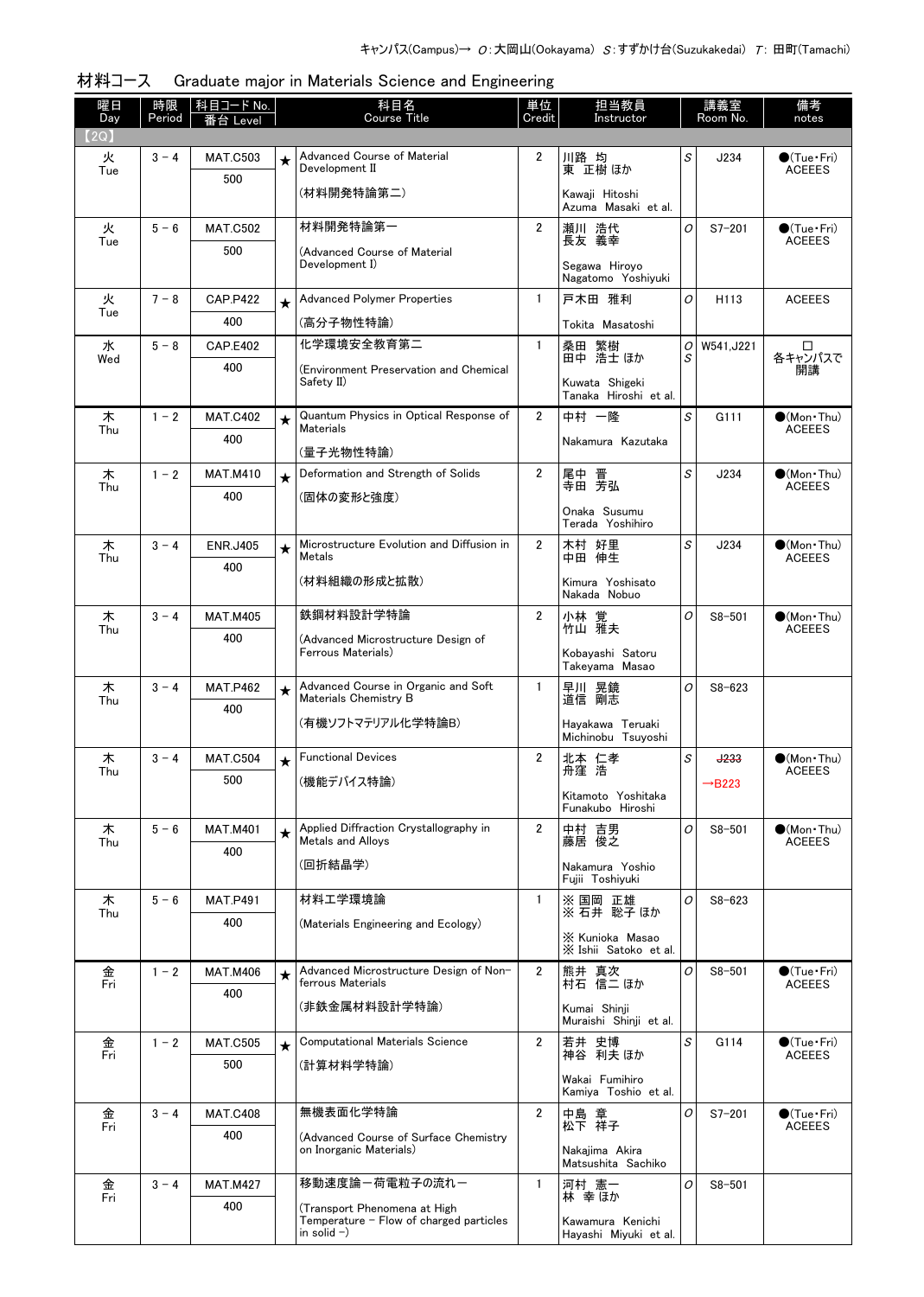| 曜日<br>Day      | 時限<br>Period             | 科目コード No.<br>≒∕ Hevel |         | 科目名<br><b>Course Title</b>                                      | 単位<br>Credit   | 担当教員<br>Instructor                        | 講義室<br>Room No. |                     | 備考<br>notes                            |
|----------------|--------------------------|-----------------------|---------|-----------------------------------------------------------------|----------------|-------------------------------------------|-----------------|---------------------|----------------------------------------|
| .2Q)           |                          |                       |         |                                                                 |                |                                           |                 |                     |                                        |
| 金<br>Fri       | $3 - 4$                  | <b>MAT.P464</b>       | $\star$ | Advanced Course in Surface Properties<br>of Organic Materials B | 1              | 森 健彦<br>大内 幸雄 ほか                          | 0               | $S8 - 509$          |                                        |
|                |                          | 400                   |         | (有機表面物性科学特論B)                                                   |                | Mori Takehiko<br>Ouchi Yukio et al.       |                 |                     |                                        |
| 金<br>Fri       | $3 - 4$                  | <b>NCL.N403</b>       | $\star$ | Nuclear Materials and Structures                                | $\overline{2}$ | 小林 能直<br>吉田 克己                            | 0               | 原講571<br>North No.2 | $\bullet$ (Tue · Fri)<br><b>ACEEES</b> |
|                |                          | 400                   |         | (原子力材料と構造工学)                                                    |                | Kobayashi Yoshinao<br>Yoshida Katsumi     |                 | $5F - 571$          |                                        |
| 金<br>Fri       | $3 - 4$                  | <b>MAT.C503</b>       | $\star$ | Advanced Course of Material<br>Development II                   | $\overline{2}$ | 川路 均<br>東 正樹 ほか                           | S               | J234                | $\bullet$ (Tue · Fri)<br><b>ACEEES</b> |
|                |                          | 500                   |         | (材料開発特論第二)                                                      |                | Kawaji Hitoshi<br>Azuma Masaki et al.     |                 |                     |                                        |
| 金              | $5 - 6$                  | <b>ENR.J407</b>       | $\star$ | Soft Materials Design                                           | $\mathbf{1}$   | 松本 英俊                                     | 0               | $S8 - 623$          | <b>ACEEES</b>                          |
| Fri            |                          | 400                   |         | (ソフトマテリアル設計)                                                    |                | Matsumoto Hidetoshi                       |                 |                     |                                        |
| 金<br>Fri       | $5 - 6$                  | <b>MAT.C502</b>       |         | 材料開発特論第一                                                        | $\overline{2}$ | 瀬川 浩代<br>長友 義幸                            | 0               | $S7 - 201$          | $\bullet$ (Tue · Fri)<br><b>ACEEES</b> |
|                |                          | 500                   |         | (Advanced Course of Material<br>Development I)                  |                | Segawa Hiroyo<br>Nagatomo Yoshiyuki       |                 |                     |                                        |
| 集中講義           |                          | <b>MAT.M413</b>       |         | 金属工学特別講義第一                                                      | $\mathbf{1}$   | ※ 伊藤 吾朗<br>※ 梅澤 修ほか                       | 0               | $S8 - 501$          |                                        |
| Intensive      |                          | 400                   |         | (Special Lecture on Metallurgical<br>Engineering I)             |                | X Itoh Goroh<br>X Umezawa Osamu<br>et al. |                 |                     |                                        |
| 集中講義           |                          | <b>CAP.P582</b>       |         | 高分子特論第一                                                         | 1              | ※山子 茂                                     |                 |                     |                                        |
| Intensive      |                          | 500                   |         | (Advanced Polymer Science I)                                    |                | X Yamago Shigeru                          |                 |                     |                                        |
| 集中講義           | $\qquad \qquad -$        | MAT.A661-02           |         | 材料科学派遣プロジェクト第一                                                  | $\mathbf{1}$   | 指導教員                                      |                 |                     |                                        |
| Intensive      |                          | 600                   |         | (Materials Off-campus Project 1)                                |                | Academic Supervisor                       |                 |                     |                                        |
| 集中講義<br>等      |                          | MAT.A662-02           |         | 材料科学派遣プロジェクト第二                                                  | $\overline{2}$ | 指導教員                                      |                 |                     |                                        |
| Intensive      |                          | 600                   |         | (Materials Off-campus Project 2)                                |                | Academic Supervisor                       |                 |                     |                                        |
| 集中講義<br>等      | $\overline{\phantom{0}}$ | MAT.A663-02           |         | 材料科学派遣プロジェクト第三                                                  | 4              | 指導教員                                      |                 |                     |                                        |
| Intensive      |                          | 600                   |         | (Materials Off-campus Project 3)                                |                | Academic Supervisor                       |                 |                     |                                        |
| 集中講義<br>等      | $\overline{\phantom{0}}$ | MAT.A664-02           |         | 材料科学派遣プロジェクト第四                                                  | 6              | 指導教員                                      |                 |                     |                                        |
| Intensive      |                          | 600                   |         | (Materials Off-campus Project 4)                                |                | Academic Supervisor                       |                 |                     |                                        |
| 講究等<br>Seminar | $\overline{a}$           | <b>MAT.A450</b>       |         | 材料科学研究第一                                                        | $\mathbf{1}$   | 指導教員                                      |                 |                     |                                        |
|                |                          | 400                   |         | (Materials Research Methodology I)                              |                | Academic Supervisor                       |                 |                     |                                        |
| 講究等<br>Seminar |                          | <b>MAT.A550</b>       |         | 材料科学研究第三                                                        | $\mathbf{1}$   | 指導教員                                      |                 |                     |                                        |
|                |                          | 500                   |         | (Materials Research Methodology III)                            |                | Academic Supervisor                       |                 |                     |                                        |

| 材料コース Graduate major in Materials Science and Engineering |  |  |  |  |
|-----------------------------------------------------------|--|--|--|--|
|                                                           |  |  |  |  |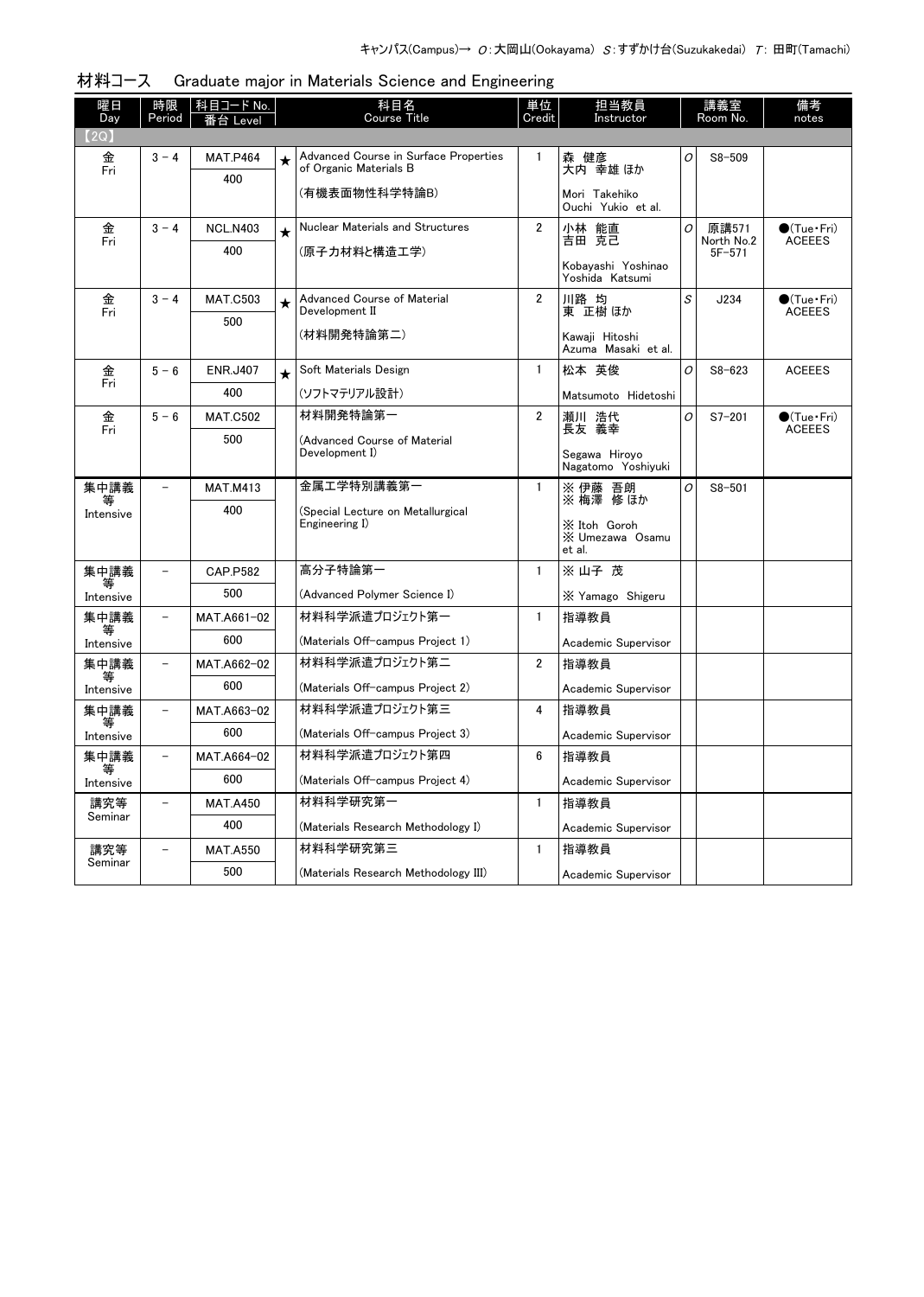| 曜日<br>Day          | 時限<br>Period             | 科目コード No.<br>台 I evel |         | 科目名<br><b>Course Title</b>                          | 単位<br>Credit   | 担当教員<br>Instructor               | 講義室<br>Room No. | 備考<br>notes   |
|--------------------|--------------------------|-----------------------|---------|-----------------------------------------------------|----------------|----------------------------------|-----------------|---------------|
| $(1 \sim 2Q)$      |                          |                       |         |                                                     |                |                                  |                 |               |
| 集中講義               | $\equiv$                 | <b>CAP.P494</b>       | $\star$ | Advanced Nano Science                               | $\overline{2}$ | 中嶋 健                             |                 | $O(1\sim 2Q)$ |
| 等<br>Intensive     |                          | 400                   |         | (ナノ科学特論)                                            |                | ※ 潘 偉 ほか                         |                 |               |
|                    |                          |                       |         |                                                     |                | Nakajima Ken<br>X Pan Wei et al. |                 |               |
| 集中講義               | $\overline{\phantom{0}}$ | MAT.M402-02           | $\star$ | Characterization of Nanomaterials [b]               | $\overline{2}$ | 中村 吉男                            |                 | $O(1\sim 2Q)$ |
| 等<br>Intensive     |                          | 400                   |         | (ナノ材料計測【b】)                                         |                | 史 蹟                              |                 | <b>ACEEES</b> |
|                    |                          |                       |         |                                                     |                | Nakamura Yoshio<br>Shi Ji        |                 |               |
| 集中講義               |                          | MAT.M407-02           | $\star$ | Advanced Solid State Physics [b]                    | $\overline{2}$ | 岩本 光正                            |                 | $O(1\sim 2Q)$ |
| Intensive          |                          | 400                   |         | (固体物理特論【b】)                                         |                | Iwamoto Mitsumasa                |                 | <b>ACEEES</b> |
| 集中講義               |                          | CAP.E551              | $\star$ | Research Methodology in Chemical                    | $\mathbf{1}$   | 指導教員                             |                 | $O(1\sim 2Q)$ |
| 等<br>Intensive     |                          | 500                   |         | Science and Engineering II<br>(応用化学研究第二)            |                | Academic Supervisor              |                 |               |
| 集中講義               |                          | <b>MAT.P512</b>       |         | Applied Vibrational Spectroscopy                    | $\mathbf{1}$   | Kazarian Sergei                  |                 | $O(1\sim 2Q)$ |
| 等<br>Intensive     |                          | 500                   | $\star$ | (応用振動分光学)                                           |                |                                  |                 |               |
| 集中講義               |                          | CAP.E611-01           | $\star$ | Academic Writing Practice I                         | $\mathbf{1}$   | 指導教員                             |                 | $O(1\sim 2Q)$ |
| Intensive          |                          | 600                   |         | (論文作成講座第一)                                          |                | Academic Supervisor              |                 |               |
| 集中講義               | $\overline{\phantom{a}}$ | CAP.E612-01           | $\star$ | Academic Writing Practice II                        | $\mathbf{1}$   | 指導教員                             |                 | $O(1\sim 2Q)$ |
| 等<br>Intensive     |                          | 600                   |         | (論文作成講座第二)                                          |                | Academic Supervisor              |                 |               |
| 集中講義               |                          | <b>MAT.P603</b>       | $\star$ | Applied Vibrational Spectroscopy                    | $\mathbf{1}$   | Kazarian Sergei                  |                 | $O(1\sim 2Q)$ |
| 等<br>Intensive     |                          | 600                   |         | (Advanced)                                          |                |                                  |                 |               |
|                    |                          |                       |         | (応用振動分光学(発展))                                       |                |                                  |                 |               |
| 講究等<br>Seminar     |                          | CAP.Z491<br>400       |         | 応用化学講究S1                                            | $\mathbf{1}$   | 指導教員                             |                 | $O(1\sim 2Q)$ |
|                    |                          |                       |         | (Seminar in Chemical Science and<br>Engineering S1) |                | Academic Supervisor              |                 |               |
| 講究等<br>Seminar     |                          | CAP.Z591              |         | 応用化学講究S2                                            | $\mathbf{1}$   | 指導教員                             |                 | $O(1\sim 2Q)$ |
|                    |                          | 500                   |         | (Seminar in Chemical Science and<br>Engineering S2) |                | Academic Supervisor              |                 |               |
| 講究等                |                          | CAP.Z691              |         | 応用化学講究S3                                            | $\overline{2}$ | 指導教員                             |                 | $O(1\sim 2Q)$ |
| Seminar            |                          | 600                   |         | (Seminar in Chemical Science and                    |                | Academic Supervisor              |                 |               |
|                    |                          |                       |         | Engineering S3)<br>応用化学講究S4                         |                |                                  |                 |               |
| 講究等<br>Seminar     |                          | CAP.Z693<br>600       |         |                                                     | $\overline{2}$ | 指導教員                             |                 | $O(1\sim 2Q)$ |
|                    |                          |                       |         | (Seminar in Chemical Science and<br>Engineering S4) |                | Academic Supervisor              |                 |               |
| 講究等<br>Seminar     |                          | CAP.Z695              |         | 応用化学講究S5                                            | $\overline{2}$ | 指導教員                             |                 | $O(1\sim 2Q)$ |
|                    |                          | 600                   |         | (Seminar in Chemical Science and<br>Engineering S5) |                | Academic Supervisor              |                 |               |
| (1Q)               |                          |                       |         |                                                     |                |                                  |                 |               |
| 未定                 | $\overline{\phantom{0}}$ | ENR.E601-01           |         | 実践プレゼンテーションA                                        | $\mathbf{1}$   | 指導教員                             |                 |               |
| To be<br>announced |                          | 600                   |         | (Practical Presentation A)                          |                | Academic Supervisor              |                 |               |
| 未定                 | $\overline{\phantom{a}}$ | ENR.E602-01           |         | 実践プレゼンテーションB                                        | $\mathbf{1}$   | 指導教員                             |                 |               |
| To be<br>announced |                          | 600                   |         | (Practical Presentation B)                          |                | Academic Supervisor              |                 |               |
| 未定                 | $\overline{\phantom{a}}$ | ENR.E603-01           |         | 実践プレゼンテーションC                                        | $\mathbf{1}$   | 指導教員                             |                 |               |
| To be<br>announced |                          | 600                   |         | (Practical Presentation C)                          |                | Academic Supervisor              |                 |               |
| 未定<br>To be        | $\qquad \qquad -$        | ENR.E604-01           | $\star$ | International scientific presentation A             | $\mathbf{1}$   | 指導教員                             |                 |               |
| announced          |                          | 600                   |         | (国際学術プレゼンテーションA)                                    |                | Academic Supervisor              |                 |               |
| 未定<br>To be        | $\overline{\phantom{a}}$ | ENR.E605-01           | $\star$ | International scientific presentation B             | $\mathbf{1}$   | 指導教員                             |                 |               |
| announced          |                          | 600                   |         | (国際学術プレゼンテーションB)                                    |                | Academic Supervisor              |                 |               |
| 未定<br>To be        | $\qquad \qquad -$        | ENR.E606-01           | $\star$ | International scientific presentation C             | $\mathbf{1}$   | 指導教員                             |                 |               |
| announced          |                          | 600                   |         | (国際学術プレゼンテーションC)                                    |                | Academic Supervisor              |                 |               |
| 未定<br>To be        | $\overline{\phantom{m}}$ | ENR.E609-01           |         | アカデミック ティーチング                                       | $\mathbf{1}$   | 指導教員                             |                 |               |
| announced          |                          | 600                   |         | (Academic teaching)                                 |                | Academic Supervisor              |                 |               |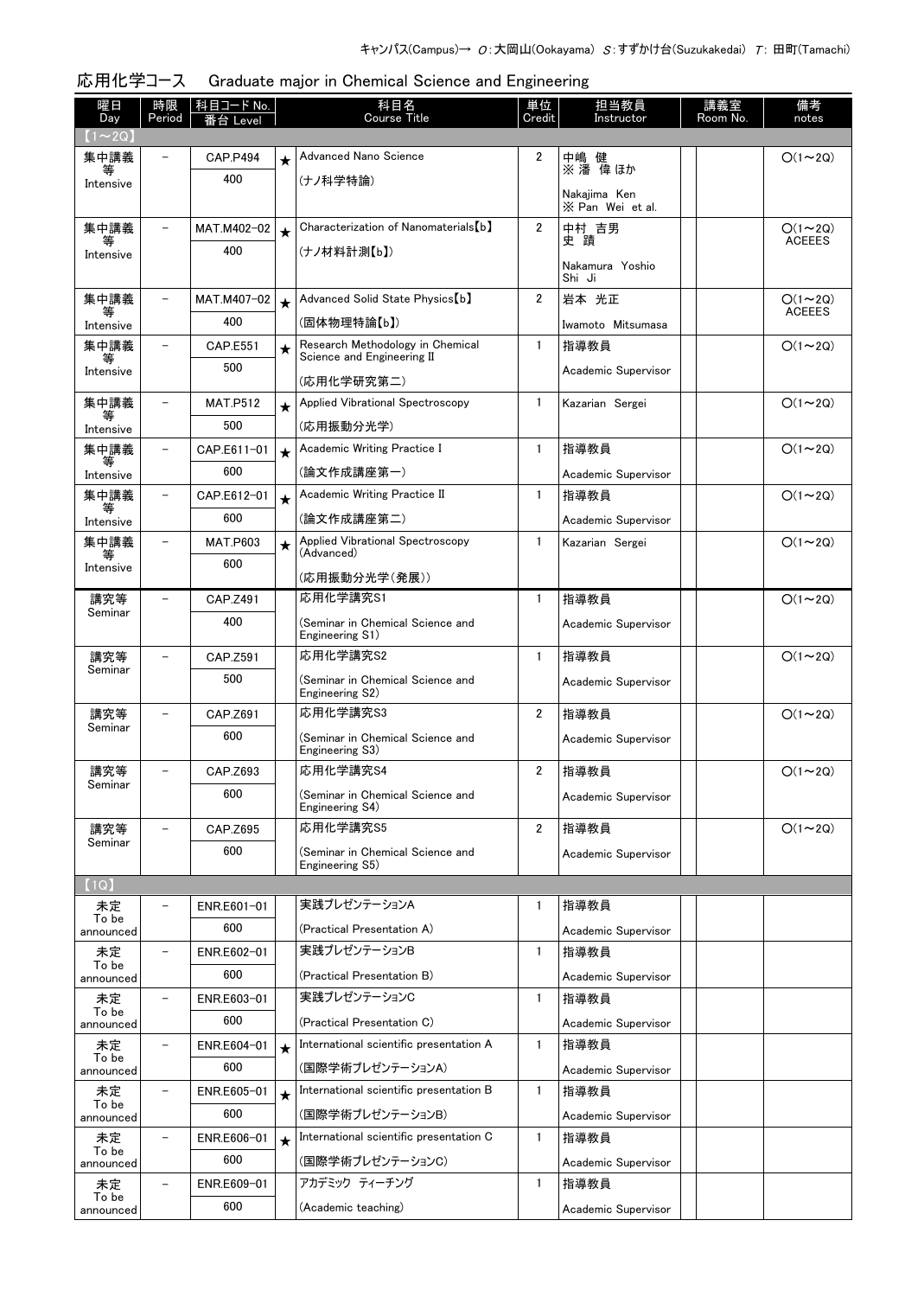| 曜日<br>Day | 時限<br>Period | 科目コード No.<br>台 Level |            | 科目名<br><b>Course Title</b>                            | 単位<br>Credit   | 担当教員<br>Instructor                            |   | 講義室<br>Room No.  | 備考<br>notes                          |
|-----------|--------------|----------------------|------------|-------------------------------------------------------|----------------|-----------------------------------------------|---|------------------|--------------------------------------|
| (1Q)      |              |                      |            |                                                       |                |                                               |   |                  |                                      |
| 月<br>Mon  | $1 - 2$      | CAP.I405             | $\star$    | <b>Environmental Chemistry</b>                        | 2              | 尚弘<br>吉田<br>豊田 栄ほか                            | S | G114             | $\bullet$ (Mon Thu)<br><b>ACEEES</b> |
|           |              | 400                  |            | (環境化学)                                                |                | Yoshida Naohiro                               |   |                  |                                      |
|           |              |                      |            |                                                       |                | Tovoda Sakae et al.                           |   |                  |                                      |
| 月<br>Mon  | $1 - 2$      | <b>ENR.H420</b>      | $\star$    | Introduction to Photochemistry I                      | 1              | 宍戸 厚<br>和田 裕之                                 | S | G113             | <b>ACEEES</b>                        |
|           |              | 400                  |            | (光化学概論第一)                                             |                | Shishido Atsushi                              |   |                  |                                      |
|           |              |                      |            |                                                       |                | Wada Hiroyuki                                 |   |                  |                                      |
| 月<br>Mon  | $1 - 2$      | CAP.A561             | $\star$    | Advanced Chemistry of Transition Metal<br>Complexes I | $\mathbf{1}$   | 髙尾 俊郎                                         | O | S423             | <b>ACEEES</b>                        |
|           |              | 500                  |            | (有機遷移金属錯体化学第一)                                        |                | Takao Toshiro                                 |   |                  |                                      |
| 月         | $1 - 2$      | CAP.P511             | $\star$    | <b>Advanced Polymer Reactions</b>                     | 1              | 大塚 英幸                                         | 0 | S515             | <b>ACEEES</b>                        |
| Mon       |              | 500                  |            | (高分子反応特論)                                             |                | Otsuka Hideyuki                               |   |                  |                                      |
| 月         | $3 - 4$      | <b>CAP.A461</b>      | $\star$    | Advanced Solid State Chemistry I                      | 1              | 大友 明                                          | O | H <sub>104</sub> | <b>ACEEES</b>                        |
| Mon       |              | 400                  |            | (無機固体化学特論第一)                                          |                | Ohtomo Akira                                  |   |                  |                                      |
| 月         | $3 - 4$      | CAP.I407             | $\bigstar$ | Introduction to Chemical Engineering                  | 1              | 山口 猛央                                         | S | G115             | <b>ACEEES</b>                        |
| Mon       |              | 400                  |            | (Basics)                                              |                | 田巻 孝敬                                         |   |                  |                                      |
|           |              |                      |            | (化学工学概論(基礎))                                          |                | Yamaguchi Takeo<br>Tamaki Takanori            |   |                  |                                      |
| 月         | $3 - 4$      | <b>ENR.H403</b>      | $\star$    | Advanced Electrochemistry I                           | 1              | 菅野 了次                                         | S | G114             | <b>ACEEES</b>                        |
| Mon       |              | 400                  |            | (先進電気化学特論第一)                                          |                | 荒井 創ほか                                        |   |                  |                                      |
|           |              |                      |            |                                                       |                | Kanno Ryoji<br>Arai Hajime et al.             |   |                  |                                      |
| 月         | $3 - 4$      | <b>LST.A412</b>      | $\star$    | Biomaterial Science and Engineering                   | $\overline{2}$ | 丸山 厚<br><b>田川 陽一ほか</b>                        | S | J221,W631        | $\bullet$ (Mon•Thu)<br>遠隔講義          |
| Mon       |              | 400                  |            | (応用生体材料工学)                                            |                |                                               | Ο |                  |                                      |
|           |              |                      |            |                                                       |                | Maruyama Atsushi<br>Tagawa Yoh-Ichi et<br>al. |   |                  |                                      |
| 月         | $5 - 6$      | CAP.I426             | $\star$    | Introduction to Polymer Science                       | $\mathbf{1}$   | 冨田 育義<br>今岡 享稔                                | S | G114             | <b>ACEEES</b>                        |
| Mon       |              | 400                  |            | (高分子科学概論)                                             |                |                                               |   |                  |                                      |
|           |              |                      |            |                                                       |                | Tomita Ikuyoshi<br>Imaoka Takane              |   |                  |                                      |
| 月         | $5 - 6$      | <b>MAT.P413</b>      |            | 有機材料機能化学                                              | $\mathbf{1}$   | 早川 晃鏡                                         | O | $S8 - 623$       | <b>ACEEES</b>                        |
| Mon       |              | 400                  |            | (Soft Materials Functional Chemistry)                 |                | Hayakawa Teruaki                              |   |                  |                                      |
| 月         | $7 - 8$      | CAP.P433             | $\star$    | Introduction to Polymer Physical<br>Chemistry         | 1              | 古屋 秀峰                                         | 0 | H112             |                                      |
| Mon       |              | 400                  |            | (高分子物理化学概論)                                           |                | Furuya Hidemine                               |   |                  |                                      |
| 火         | $3 - 4$      | <b>CAP.C412</b>      | $\star$    | Process Systems Engineering                           | $\overline{2}$ | 松本 秀行                                         | 0 | S321             | $\bigcirc$ (Tue·Fri)                 |
| Tue       |              | 400                  |            | (プロセスシステム工学)                                          |                | Matsumoto Hideyuki                            |   |                  | <b>ACEEES</b>                        |
| 火         | $3 - 4$      | <b>LST.A402</b>      | $\star$    | Organic and Bioorganic Chemistry                      | 2              | 湯浅                                            | S | J221, S222       | $\bullet$ (Tue•Fri)                  |
| Tue       |              | 400                  |            | (大学院有機化学)                                             |                | 湯浅 英哉<br>三原 久和ほか                              |   |                  | <b>ACLS</b><br>遠隔講義                  |
|           |              |                      |            |                                                       |                | Yuasa Hideya<br>Mihara Hisakazu et            |   |                  |                                      |
|           |              |                      |            |                                                       |                | al.                                           |   |                  |                                      |
| 火<br>Tue  | $5 - 6$      | <b>ENR.J406</b>      | $\star$    | Organic Electronic Materials Physics                  | $\mathbf{1}$   | 森 健彦                                          | 0 | $S8 - 623$       | <b>ACEEES</b>                        |
|           |              | 400                  |            | (有機電子材料物理)                                            |                | Mori Takehiko                                 |   |                  |                                      |
| 火<br>Tue  | $7 - 8$      | <b>MAT.P421</b>      |            | 有機材料機能設計                                              | 1              | 淺井 茂雄                                         | 0 | $S8 - 623$       | <b>ACEEES</b>                        |
|           |              | 400                  |            | (Organic Materials Functional Design)                 |                | Asai Shigeo                                   |   |                  |                                      |
| 水<br>Wed  | $1 - 2$      | <b>CAP.A401</b>      |            | 応用化学概論第一A                                             | $\mathbf{1}$   | 大友 明<br>一杉 太郎ほか                               | 0 | H121             |                                      |
|           |              | 400                  |            | (Scope of Chemical Science and<br>Engineering IA)     |                | Ohtomo Akira                                  |   |                  |                                      |
|           |              |                      |            |                                                       |                | Hitosugi Taro et al.                          |   |                  |                                      |
| 水<br>Wed  | $1 - 2$      | <b>ENR.H502</b>      | $\star$    | Advanced Chemical Materials for Energy<br>Issues II   | $\mathbf{1}$   | 和田 雄二                                         | 0 | S322             | <b>ACEEES</b>                        |
|           |              | 500                  |            | (エネルギー化学材料特論第二)                                       |                | Wada Yuji                                     |   |                  |                                      |

| 応用化学コース ( | Graduate major in Chemical Science and Engineering |  |
|-----------|----------------------------------------------------|--|
|           |                                                    |  |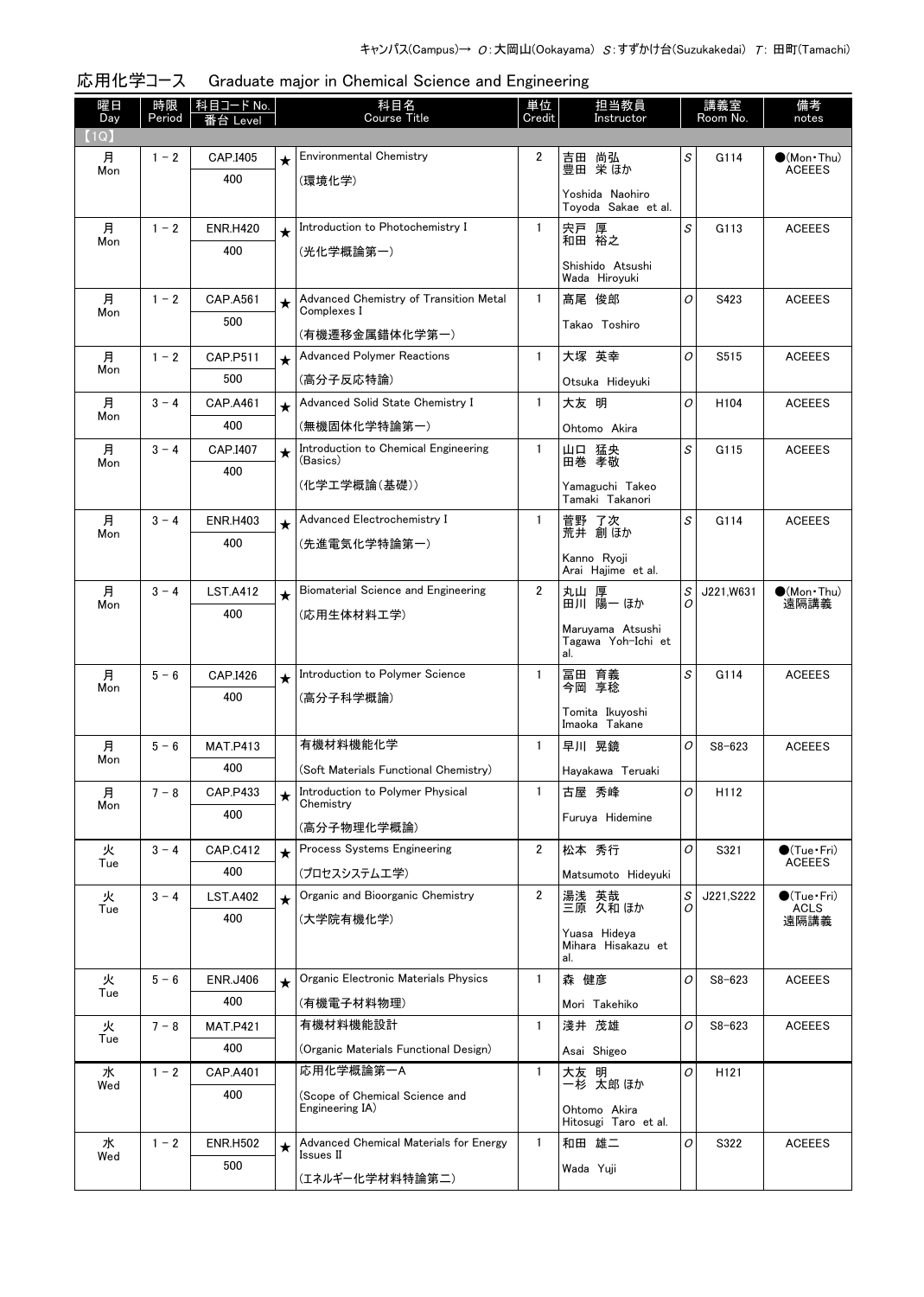| 曜日<br>Day | 時限<br>Period | 科目コード No.<br>番台 Level  |         | 科目名<br>Course Title                                                              | 単位<br>Credit   | 担当教員<br>Instructor                      |                                                    | 講義室<br>Room No. | 備考<br>notes                             |
|-----------|--------------|------------------------|---------|----------------------------------------------------------------------------------|----------------|-----------------------------------------|----------------------------------------------------|-----------------|-----------------------------------------|
| (1Q)      |              |                        |         |                                                                                  |                |                                         |                                                    |                 |                                         |
| 水         | $5 - 8$      | <b>CAP.E401</b>        |         | 化学環境安全教育第一                                                                       | 1              | 田中 浩士<br>桑田 繁樹 ほか                       | 0                                                  | W541, J221      | □                                       |
| Wed       |              | 400                    |         | (Environment Preservation and Chemical                                           |                |                                         | S                                                  |                 | 各キャンパスで<br>開講                           |
|           |              |                        |         | Safety I)                                                                        |                | Tanaka Hiroshi<br>Kuwata Shigeki et al. |                                                    |                 |                                         |
| 木<br>Thu  | $1 - 2$      | <b>CAP.A441</b>        | $\star$ | Advanced Electrochemistry I                                                      | $\mathbf{1}$   | 山中 一郎                                   | O                                                  | W641            | <b>ACEEES</b>                           |
|           |              | 400                    |         | (電気化学特論第一)                                                                       |                | Yamanaka Ichiro                         |                                                    |                 |                                         |
| 木<br>Thu  | $1 - 2$      | CAP.C512               | $\star$ | Safety Engineering for Chemical Process                                          | $\mathbf{1}$   | 渕野 哲郎                                   | O                                                  | S423            |                                         |
|           |              | 500                    |         | (プロセス安全工学)                                                                       |                | Fuchino Tetsuo                          |                                                    |                 |                                         |
| 木<br>Thu  | $3 - 4$      | CAP.I405               | $\star$ | <b>Environmental Chemistry</b>                                                   | $\overline{2}$ | 吉田 尚弘<br>豊田 栄ほか                         | S                                                  | G114            | $\bullet$ (Mon Thu)<br><b>ACEEES</b>    |
|           |              | 400                    |         | (環境化学)                                                                           |                | Yoshida Naohiro                         |                                                    |                 |                                         |
|           |              |                        |         |                                                                                  |                | Toyoda Sakae et al.                     |                                                    |                 |                                         |
| 木<br>Thu  | $3 - 4$      | <b>CAP.A443</b>        | $\star$ | Advanced Solid-state Physical Chemistry                                          | $\mathbf{1}$   | 一杉 太郎                                   | O                                                  | S224            | <b>ACEEES</b>                           |
|           |              | 400                    |         | (固体物理化学特論第一)                                                                     |                | Hitosugi Taro                           |                                                    |                 |                                         |
| 木         | $3 - 4$      | <b>ENR.H405</b>        | $\star$ | Advanced Inorganic Materials Chemistry I                                         | $\mathbf{1}$   | 菅野 了次                                   | $\mathcal{S}% _{CS}^{(n)}:=\mathcal{S}_{CS}^{(n)}$ | G111            | <b>ACEEES</b>                           |
| Thu       |              | 400                    |         | (エネルギー無機材料化学特論第一)                                                                |                | 脇 慶子 ほか                                 |                                                    |                 |                                         |
|           |              |                        |         |                                                                                  |                | Kanno Rvoii<br>Waki Keiko et al.        |                                                    |                 |                                         |
| 木         | $3 - 4$      | <b>LST.A412</b>        | $\star$ | Biomaterial Science and Engineering                                              | $\overline{2}$ | 丸山 厚                                    | S                                                  | J221,W631       | $\bullet$ (Mon Thu)                     |
| Thu       |              | 400                    |         | (応用生体材料工学)                                                                       |                | 田川 陽一 ほか                                | O                                                  |                 | 遠隔講義                                    |
|           |              |                        |         |                                                                                  |                | Maruyama Atsushi<br>Tagawa Yoh-Ichi et  |                                                    |                 |                                         |
|           |              |                        |         |                                                                                  |                | al.                                     |                                                    |                 |                                         |
| 木<br>Thu  | $3 - 4$      | <b>MAT.P461</b>        | $\star$ | Advanced Course in Organic and Soft<br>Materials Chemistry A                     | $\mathbf{1}$   | 早川 晃鏡<br>道信 剛志                          | O                                                  | $S8 - 623$      |                                         |
|           |              | 400                    |         | (有機ソフトマテリアル化学特論A)                                                                |                | Hayakawa Teruaki                        |                                                    |                 |                                         |
|           |              |                        |         |                                                                                  |                | Michinobu Tsuyoshi                      |                                                    |                 |                                         |
| 木<br>Thu  | $5 - 6$      | <b>CAP.C411</b>        | $\star$ | <b>Chemical Engineering for Advanced</b><br>Materials and Chemicals Processing I | $\mathbf{1}$   | 久保内 昌敏<br>多湖 輝興 ほか                      | O                                                  | S223            | <b>ACEEES</b>                           |
|           |              | 400                    |         | (化学工学要論第一)                                                                       |                | Kubouchi Masatoshi                      |                                                    |                 |                                         |
|           |              |                        |         |                                                                                  |                | Tago Teruoki et al.                     |                                                    |                 |                                         |
| 木<br>Thu  | $5 - 6$      | <b>CAP.P411</b>        | $\star$ | Advanced Polymer Synthesis I                                                     | $\mathbf{1}$   | 石曽根 隆                                   | 0                                                  | H136            | <b>ACEEES</b>                           |
|           |              | 400                    |         | (高分子合成特論第一)                                                                      |                | Ishizone Takashi                        |                                                    |                 |                                         |
| 木<br>Thu  | $5 - 6$      | <b>ENR.H410</b>        | $\star$ | Topics in Properties of Semiconductors                                           | 1              | 和田 裕之<br>脇 慶子                           | S                                                  | J221            | <b>ACEEES</b>                           |
|           |              | 400                    |         | (半導体物性特論(エネルギー))                                                                 |                | Wada Hiroyuki                           |                                                    |                 |                                         |
|           |              |                        |         |                                                                                  |                | Waki Keiko                              |                                                    |                 |                                         |
| 木<br>Thu  | $5 - 6$      | CAP.I533<br>500        | $\star$ | Advanced Strategic Organic Synthesis                                             | $\mathbf{1}$   | 穐田 宗隆<br>吉沢 道人                          | S                                                  | G113            | <b>ACEEES</b>                           |
|           |              |                        |         | (有機合成戦略特論)                                                                       |                | Akita Munetaka                          |                                                    |                 |                                         |
|           |              |                        |         | <b>Advanced Coordination Chemistry</b>                                           | 1              | Yoshizawa Michito                       | S                                                  | J233            | <b>ACEEES</b>                           |
| 木<br>Thu  | $7 - 8$      | CAP.I403<br>400        | $\star$ | (錯体化学特論)                                                                         |                | 小泉 武昭<br>吉沢 道人                          |                                                    |                 |                                         |
|           |              |                        |         |                                                                                  |                | Koizumi Takeaki                         |                                                    |                 |                                         |
|           | $7 - 8$      |                        |         | <b>Advanced Polymer Structures</b>                                               | $\mathbf{1}$   | Yoshizawa Michito<br>野島 修一              | 0                                                  | H136            | <b>ACEEES</b>                           |
| 木<br>Thu  |              | <b>CAP.P522</b><br>500 | $\star$ | (高分子構造特論)                                                                        |                | Nojima Shuichi                          |                                                    |                 |                                         |
| 金         | $1 - 2$      | <b>ENR.H503</b>        | $\star$ | Advanced Polymer Design for Energy                                               | $\mathbf{1}$   | 斎藤 礼子                                   | 0                                                  | H117            | <b>ACEEES</b>                           |
| Fri       |              | 500                    |         | <b>Materials</b>                                                                 |                | Saito Reiko                             |                                                    |                 |                                         |
|           |              |                        |         | (エネルギー高分子設計特論)                                                                   |                |                                         |                                                    |                 |                                         |
| 金<br>Fri  | $3 - 4$      | <b>CAP.A465</b>        | $\star$ | Advanced Bioinorganic Chemistry I                                                | 1              | 桑田 繁樹                                   | O                                                  | S622            | <b>ACEEES</b>                           |
|           |              | 400                    |         | (生物無機化学特論第一)                                                                     |                | Kuwata Shigeki                          |                                                    |                 |                                         |
| 金<br>Fri  | $3 - 4$      | CAP.C412               | $\star$ | Process Systems Engineering                                                      | $\mathbf{2}$   | 松本 秀行                                   | 0                                                  | S321            | $\bigcirc$ (Tue · Fri)<br><b>ACEEES</b> |
|           |              | 400                    |         | (プロセスシステム工学)                                                                     |                | Matsumoto Hideyuki                      |                                                    |                 |                                         |

| 応用化学コース Graduate major in Chemical Science and Engineering |  |
|------------------------------------------------------------|--|
|                                                            |  |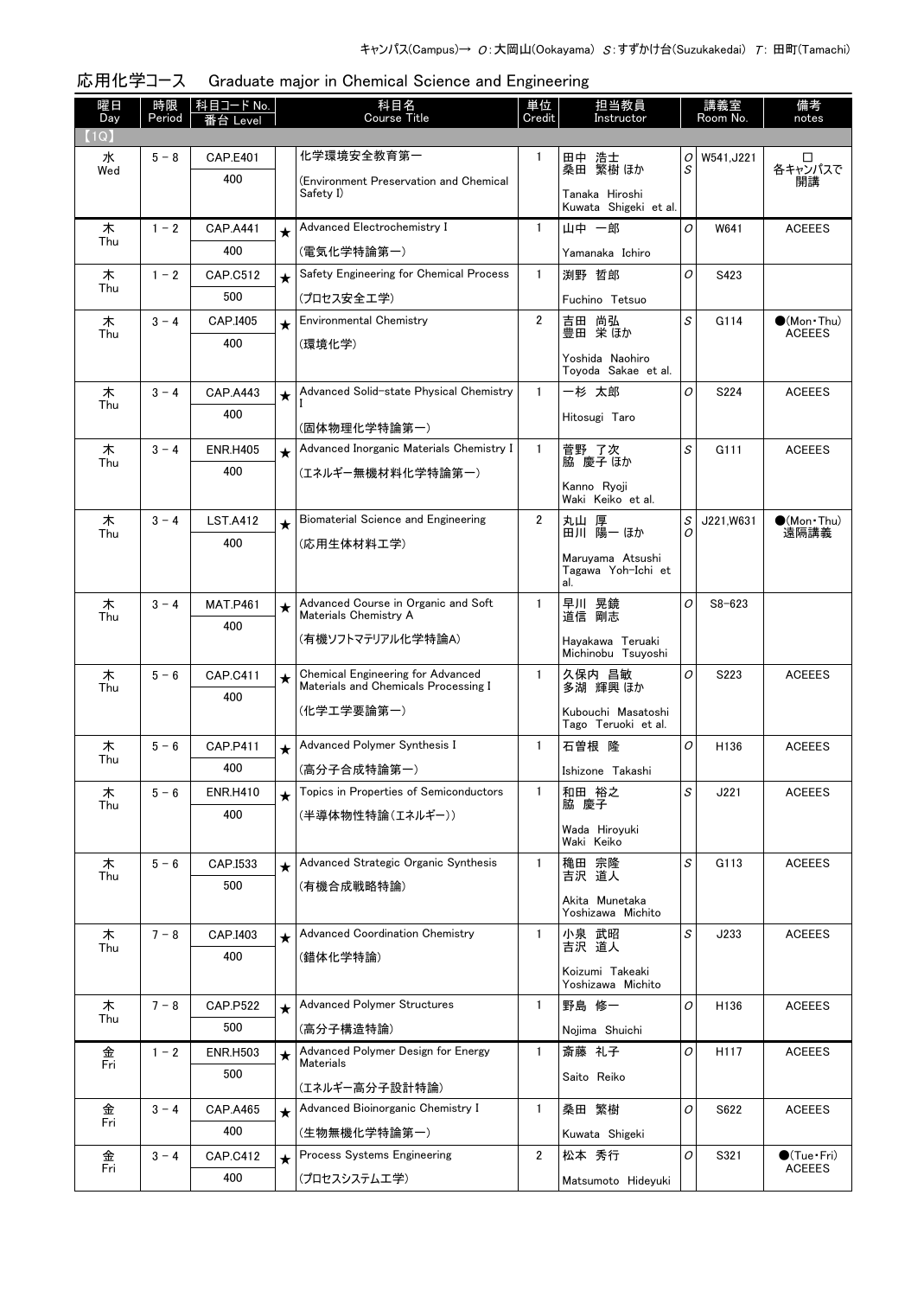| 曜日<br>Day                    | 時限<br>Period             | 科目コード No.<br>番台 Level |         | 科目名<br><b>Course Title</b>                                      | 単位<br>Credit   | 担当教員<br>Instructor                        |   | 講義室<br>Room No.    | 備考<br>notes         |
|------------------------------|--------------------------|-----------------------|---------|-----------------------------------------------------------------|----------------|-------------------------------------------|---|--------------------|---------------------|
| $\lceil 1 \mathsf{Q} \rceil$ |                          |                       |         |                                                                 |                |                                           |   |                    |                     |
| 金                            | $3 - 4$                  | <b>LST.A402</b>       | $\star$ | Organic and Bioorganic Chemistry                                | $\overline{2}$ | 湯浅 英哉                                     | S | J221,S222          | $\bullet$ (Tue•Fri) |
| Fri                          |                          | 400                   |         | (大学院有機化学)                                                       |                | 三原 久和 ほか                                  | 0 |                    | <b>ACLS</b><br>遠隔講義 |
|                              |                          |                       |         |                                                                 |                | Yuasa Hideya<br>Mihara Hisakazu et<br>al. |   |                    |                     |
| 金                            | $3 - 4$                  | <b>MAT.P463</b>       | $\star$ | Advanced Course in Surface Properties                           | $\mathbf{1}$   | 森 健彦                                      | O | $S8 - 509$         |                     |
| Fri                          |                          | 400                   |         | of Organic Materials A                                          |                | 大内 幸雄 ほか                                  |   |                    |                     |
|                              |                          |                       |         | (有機表面物性科学特論A)                                                   |                | Mori Takehiko<br>Ouchi Yukio et al.       |   |                    |                     |
| 金<br>Fri                     | $5 - 6$                  | CAP.I401              |         | 応用化学概論第一B                                                       | 1              | 吉沢 道人<br>小泉 武昭 ほか                         | S | G <sub>114</sub>   |                     |
|                              |                          | 400                   |         | (Scope of Chemical Science and<br>Engineering IB)               |                | Yoshizawa Michito                         |   | $\rightarrow$ G221 |                     |
|                              |                          |                       |         |                                                                 |                | Koizumi Takeaki et<br>al.                 |   |                    |                     |
| 金<br>Fri                     | $5 - 6$                  | <b>CAP.P581</b>       |         | 高分子加工特論                                                         | 1              | ※竹田 敏郎<br>※ 榊田 宏                          | 0 | S011               | <b>ACEEES</b>       |
|                              |                          | 500                   |         | (Advanced Polymer Processing)                                   |                |                                           |   |                    |                     |
|                              |                          |                       |         |                                                                 |                | X Takeda Toshiro<br>X Sakakida Hiroshi    |   |                    |                     |
| 金<br>Fri                     | $7 - 8$                  | <b>CAP.E521</b>       |         | 科学者倫理                                                           | $\mathbf{1}$   | ※ 飯田 敏幸                                   | S | B223               | <b>ACEEES</b>       |
|                              |                          | 500                   |         | (Scientific Ethics)                                             |                | X Iida Toshiyuki                          |   |                    |                     |
| 集中講義<br>等                    |                          | CAP.I481              |         | 環境化学最前線入門第一                                                     | 1              | ※ 須藤 重人<br>※ 秋山 博子                        |   |                    | <b>ACEEES</b>       |
| Intensive                    |                          | 400                   |         | (Introduction to the Frontiers of<br>Environmental Chemistry I) |                | X Sudo Shigeto                            |   |                    |                     |
|                              |                          |                       |         |                                                                 |                | X Akiyama Hiroko                          |   |                    |                     |
| 集中講義<br>等                    |                          | CAP.I681              |         | 環境化学最前線第一                                                       | $\mathbf{1}$   | ※ 須藤 重人<br>※ 秋山 博子                        |   |                    |                     |
| Intensive                    |                          | 600                   |         | (Frontiers of Environmental Chemistry I)                        |                | X Sudo Shigeto                            |   |                    |                     |
|                              |                          |                       |         |                                                                 |                | X Akiyama Hiroko                          |   |                    |                     |
| 集中講義<br>等                    | $\overline{\phantom{0}}$ | ENR.E612-01           | $\star$ | International energy project                                    | 2              | 指導教員                                      |   |                    |                     |
| Intensive                    |                          | 600                   |         | (エネルギー国際派遣プロジェクト)                                               |                | Academic Supervisor                       |   |                    |                     |
| インターン<br>シップ                 | $\overline{a}$           | CAP.E411-01           |         | 応用化学Advanced Internship第一                                       | $\mathbf{1}$   | 各教員                                       |   |                    |                     |
| Internship                   |                          | 400                   |         | (Advanced Internship in Chemical<br>Science and Engineering I)  |                | Academic Supervisor                       |   |                    |                     |
| インターン                        |                          | CAP.E412-01           |         | 応用化学Advanced Internship第二                                       | 2              | 各教員                                       |   |                    |                     |
| シップ<br>Internship            |                          | 400                   |         | (Advanced Internship in Chemical                                |                | Academic Supervisor                       |   |                    |                     |
| インターン                        |                          | CAP.E631-01           |         | Science and Engineering II)<br>応用化学派遣プロジェクト第一                   | 1              | 各教員                                       |   |                    |                     |
| シップ<br>Internship            |                          | 600                   |         | (Chemical Science and Engineering Off-                          |                | Academic Supervisor                       |   |                    |                     |
|                              |                          |                       |         | Campus Project I)                                               |                |                                           |   |                    |                     |
| インターン<br>シップ                 |                          | CAP.E632-01           |         | 応用化学派遣プロジェクト第二                                                  | $\overline{2}$ | 各教員                                       |   |                    |                     |
| Internship                   |                          | 600                   |         | (Chemical Science and Engineering Off-<br>Campus Project II)    |                | Academic Supervisor                       |   |                    |                     |
| インターン                        |                          | CAP.E633-01           |         | 応用化学派遣プロジェクト第三                                                  | 4              | 各教員                                       |   |                    |                     |
| シップ<br>Internship            |                          | 600                   |         | (Chemical Science and Engineering Off-<br>Campus Project III)   |                | Academic Supervisor                       |   |                    |                     |
| インターン                        | $\overline{\phantom{0}}$ | CAP.E634-01           |         | 応用化学派遣プロジェクト第四                                                  | 6              | 各教員                                       |   |                    |                     |
| シップ<br>Internship            |                          | 600                   |         | (Chemical Science and Engineering Off-                          |                | Academic Supervisor                       |   |                    |                     |
| (2Q)                         |                          |                       |         | Campus Project IV)                                              |                |                                           |   |                    |                     |
| 未定                           |                          | ENR.E601-02           |         | 実践プレゼンテーションA                                                    | 1              | 指導教員                                      |   |                    |                     |
| To be<br>announced           |                          | 600                   |         | (Practical Presentation A)                                      |                | Academic Supervisor                       |   |                    |                     |
| 未定                           |                          | ENR.E602-02           |         | 実践プレゼンテーションB                                                    | $\mathbf{1}$   | 指導教員                                      |   |                    |                     |
| To be<br>announced           |                          | 600                   |         | (Practical Presentation B)                                      |                | Academic Supervisor                       |   |                    |                     |
| 未定                           |                          | ENR.E603-02           |         | 実践プレゼンテーションC                                                    | 1              | 指導教員                                      |   |                    |                     |
| To be<br>announced           |                          | 600                   |         | (Practical Presentation C)                                      |                | Academic Supervisor                       |   |                    |                     |
| 未定                           |                          | ENR.E604-02           | $\star$ | International scientific presentation A                         | $\mathbf{1}$   | 指導教員                                      |   |                    |                     |
| To be<br>announced           |                          | 600                   |         | (国際学術プレゼンテーションA)                                                |                | Academic Supervisor                       |   |                    |                     |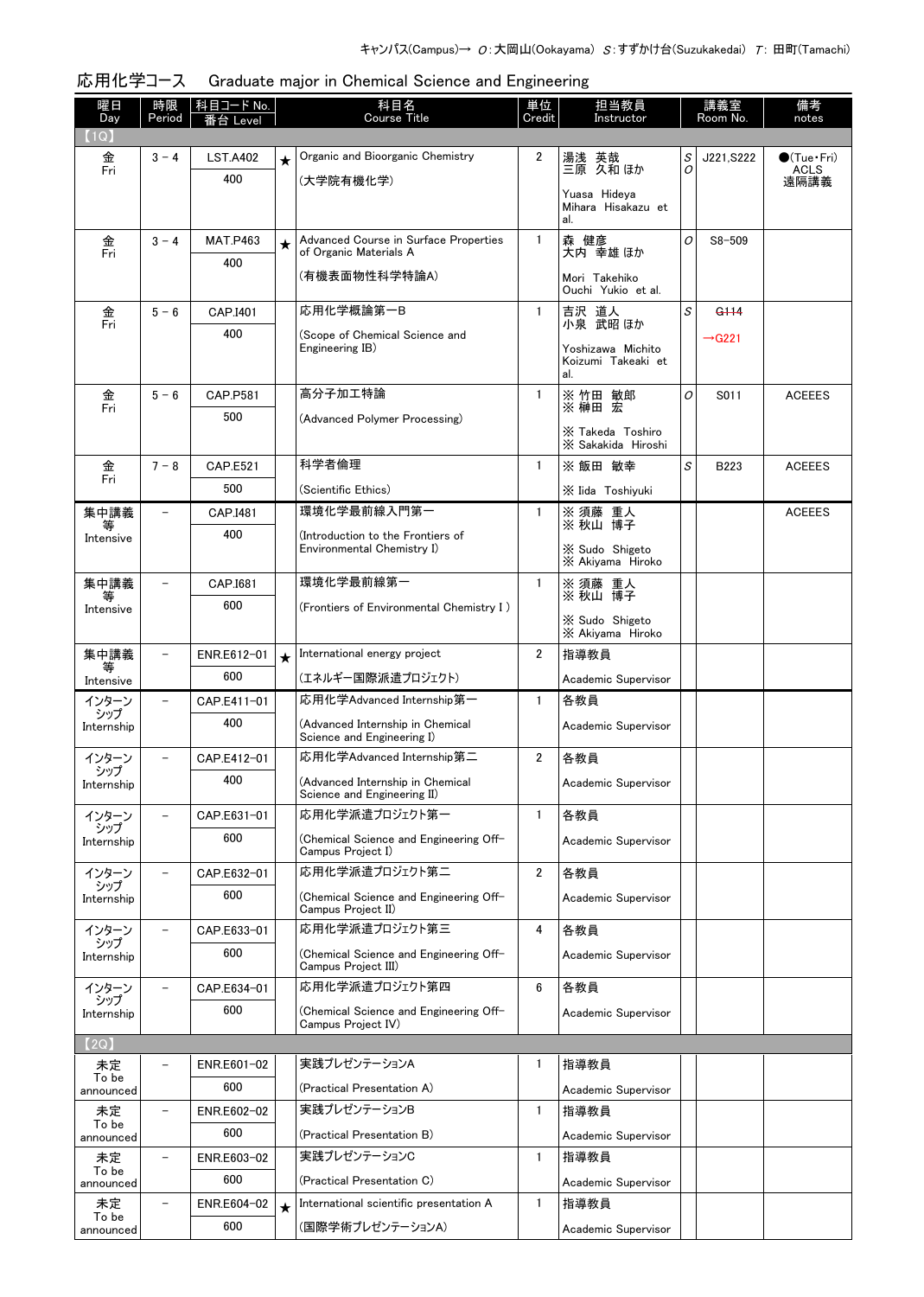| 曜日<br>Day          | 時限<br>Period | 科目コード No.              |         | 科目名<br>Course Title                                    | 単位<br>Credit   | 担当教員<br>Instructor                    |        | 講義室<br>Room No.  | 備考<br>notes                          |
|--------------------|--------------|------------------------|---------|--------------------------------------------------------|----------------|---------------------------------------|--------|------------------|--------------------------------------|
| (2Q)               |              | 台 Level                |         |                                                        |                |                                       |        |                  |                                      |
| 未定                 |              | ENR.E605-02            | $\star$ | International scientific presentation B                | 1              | 指導教員                                  |        |                  |                                      |
| To be<br>announced |              | 600                    |         | (国際学術プレゼンテーションB)                                       |                | Academic Supervisor                   |        |                  |                                      |
| 未定<br>To be        |              | ENR.E606-02            |         | International scientific presentation C                | $\mathbf{1}$   | 指導教員                                  |        |                  |                                      |
| announced          |              | 600                    |         | (国際学術プレゼンテーションC)                                       |                | Academic Supervisor                   |        |                  |                                      |
| 未定                 |              | ENR.E609-02            |         | アカデミック ティーチング                                          | $\mathbf{1}$   | 指導教員                                  |        |                  |                                      |
| To be<br>announced |              | 600                    |         | (Academic teaching)                                    |                | Academic Supervisor                   |        |                  |                                      |
| 月                  | $1 - 2$      | CAP.P431               | $\star$ | Elements of Polymer Science I                          | $\mathbf{1}$   | 石曽根 隆<br>大塚 英幸 ほか                     | 0      | S622             |                                      |
| Mon                |              | 400                    |         | (高分子科学要論第一)                                            |                | Ishizone Takashi                      |        |                  |                                      |
|                    |              |                        |         |                                                        |                | Otsuka Hideyuki et                    |        |                  |                                      |
| 月                  | $1 - 2$      | <b>ENR.H430</b>        |         | Introduction to Photochemistry II                      | 1              | al.                                   | S      | G113             | <b>ACEEES</b>                        |
| Mon                |              | 400                    | $\star$ | (光化学概論第二)                                              |                | 長井 圭治<br>宍戸 厚                         |        |                  |                                      |
|                    |              |                        |         |                                                        |                | Nagai Keiji                           |        |                  |                                      |
|                    |              |                        |         |                                                        |                | Shishido Atsushi                      |        |                  |                                      |
| 月<br>Mon           | $1 - 2$      | <b>LST.A411</b><br>400 | $\star$ | Biomolecular Engineering                               | $\overline{2}$ | 福居 俊昭<br>上田 宏 ほか                      | S<br>0 | J221,W831        | $\bullet$ (Mon•Thu)<br><b>ACLS</b>   |
|                    |              |                        |         | (生体分子工学)                                               |                | Fukui Toshiaki                        |        |                  | 遠隔講義                                 |
|                    |              |                        |         |                                                        |                | Ueda Hiroshi et al.                   |        |                  |                                      |
| 月<br>Mon           | $1 - 2$      | <b>CAP.A562</b><br>500 | $\star$ | Advanced Chemistry of Transition Metal<br>Complexes II | $\mathbf{1}$   | 髙尾 俊郎                                 | O      | S423             | <b>ACEEES</b>                        |
|                    |              |                        |         | (有機遷移金属錯体化学第二)                                         |                | Takao Toshiro                         |        |                  |                                      |
| 月                  | $3 - 4$      | <b>CAP.A462</b>        | $\star$ | Advanced Solid State Chemistry II                      | $\mathbf{1}$   | 大友 明                                  | 0      | H <sub>104</sub> | <b>ACEEES</b>                        |
| Mon                |              | 400                    |         | (無機固体化学特論第二)                                           |                | Ohtomo Akira                          |        |                  |                                      |
| 月                  | $3 - 4$      | <b>CAP.C421</b>        | $\star$ | Advanced Energy Transfer Operation                     | $\overline{2}$ | 関口 秀俊                                 | 0      | S422             | $\bullet$ (Mon Thu)                  |
| Mon                |              | 400                    |         | (エネルギー操作特論)                                            |                | Sekiguchi Hidetoshi                   |        |                  | <b>ACEEES</b>                        |
| 月<br>Mon           | $3 - 4$      | <b>ENR.H404</b>        | $\star$ | Advanced Electrochemistry II                           | $\mathbf{1}$   | 菅野 了次<br>荒井 創ほか                       | S      | G114             | <b>ACEEES</b>                        |
|                    |              | 400                    |         | (先進電気化学特論第二)                                           |                |                                       |        |                  |                                      |
|                    |              |                        |         |                                                        |                | Kanno Ryoji<br>Arai Haiime et al.     |        |                  |                                      |
| 月<br>Mon           | $3 - 4$      | <b>LST.A405</b>        | $\star$ | Design of Bioactive Molecules                          | 2              | 占部 弘和<br>中村 浩之 ほか                     | S<br>0 | J221.S223        | $\bullet$ (Mon•Thu)<br>ACLS          |
|                    |              | 400                    |         | (生物活性分子設計)                                             |                |                                       |        |                  | 遠隔講義                                 |
|                    |              |                        |         |                                                        |                | Urabe Hirokazu<br>Nakamura Hirovuki   |        |                  |                                      |
| 月                  | $3 - 4$      | <b>MAT.P401</b>        |         | Organic Optical Materials physics                      | 1              | et al.<br>石川 謙                        | O      | $S8 - 623$       | <b>ACEEES</b>                        |
| Mon                |              | 400                    | $\star$ | (有機光学材料物理)                                             |                | Ishikawa Ken                          |        |                  |                                      |
| 月                  | $5 - 6$      | CAP.I436               |         | Introduction to Polymer Physical                       | $\mathbf{1}$   | 今岡 享稔                                 | S      | G114             | <b>ACEEES</b>                        |
| Mon                |              | 400                    | $\star$ | Properties I                                           |                | 長井 圭治                                 |        |                  |                                      |
|                    |              |                        |         | (高分子物性概論第一)                                            |                | Imaoka Takane                         |        |                  |                                      |
| 月                  | $5 - 6$      | <b>MAT.P402</b>        |         | ソフトマテリアル物理化学                                           | $\mathbf{1}$   | Nagai Keiji<br>大内 幸雄                  | O      | $S8 - 623$       | <b>ACEEES</b>                        |
| Mon                |              | 400                    |         | (Soft Materials Physical Chemistry)                    |                | Ouchi Yukio                           |        |                  |                                      |
| 月                  | $7 - 8$      | <b>CAP.P421</b>        |         | Special Lecture on Characterization of                 | $\mathbf{1}$   | 安藤 慎治                                 | O      | S224             | <b>ACEEES</b>                        |
| Mon                |              | 400                    | $\star$ | Polymer Structures and Properties                      |                | Ando Shinji                           |        |                  |                                      |
|                    |              |                        |         | (高分子機能解析特論)                                            |                |                                       |        |                  |                                      |
| 月<br>Mon           | $7 - 8$      | CAP.I427               | $\star$ | Introduction to Polymer Chemistry                      | $\overline{2}$ | 冨田 育義<br>山元 公寿 ほか                     | S      | G115             | $\bullet$ (Mon•Thu)<br><b>ACEEES</b> |
|                    |              | 400                    |         | (高分子化学概論)                                              |                | Tomita Ikuyoshi                       |        |                  |                                      |
|                    |              |                        |         |                                                        |                | Yamamoto Kimihisa<br>et al.           |        |                  |                                      |
| 火                  | $1 - 2$      | <b>LST.A503</b>        | $\star$ | Environmental Microbiology                             | $\overline{2}$ | 丹治 保典                                 | S      | J233, S223       | $\bigcirc$ (Tue·Fri)                 |
| Tue                |              | 500                    |         | (環境微生物学)                                               |                | 中村 聡ほか                                | 0      |                  | 遠隔講義                                 |
|                    |              |                        |         |                                                        |                | Tanji Yasunori<br>Nakamura Satoshi et |        |                  |                                      |
|                    |              |                        |         |                                                        |                | al.                                   |        |                  |                                      |
| 火<br>Tue           | $3 - 4$      | <b>CAP.C424</b>        | $\star$ | <b>Advanced Reaction Process Engineering</b>           | $\mathbf{1}$   | 多湖 輝興                                 | O      | S423             | <b>ACEEES</b>                        |
|                    |              | 400                    |         | (反応プロセス工学特論)                                           |                | Tago Teruoki                          |        |                  |                                      |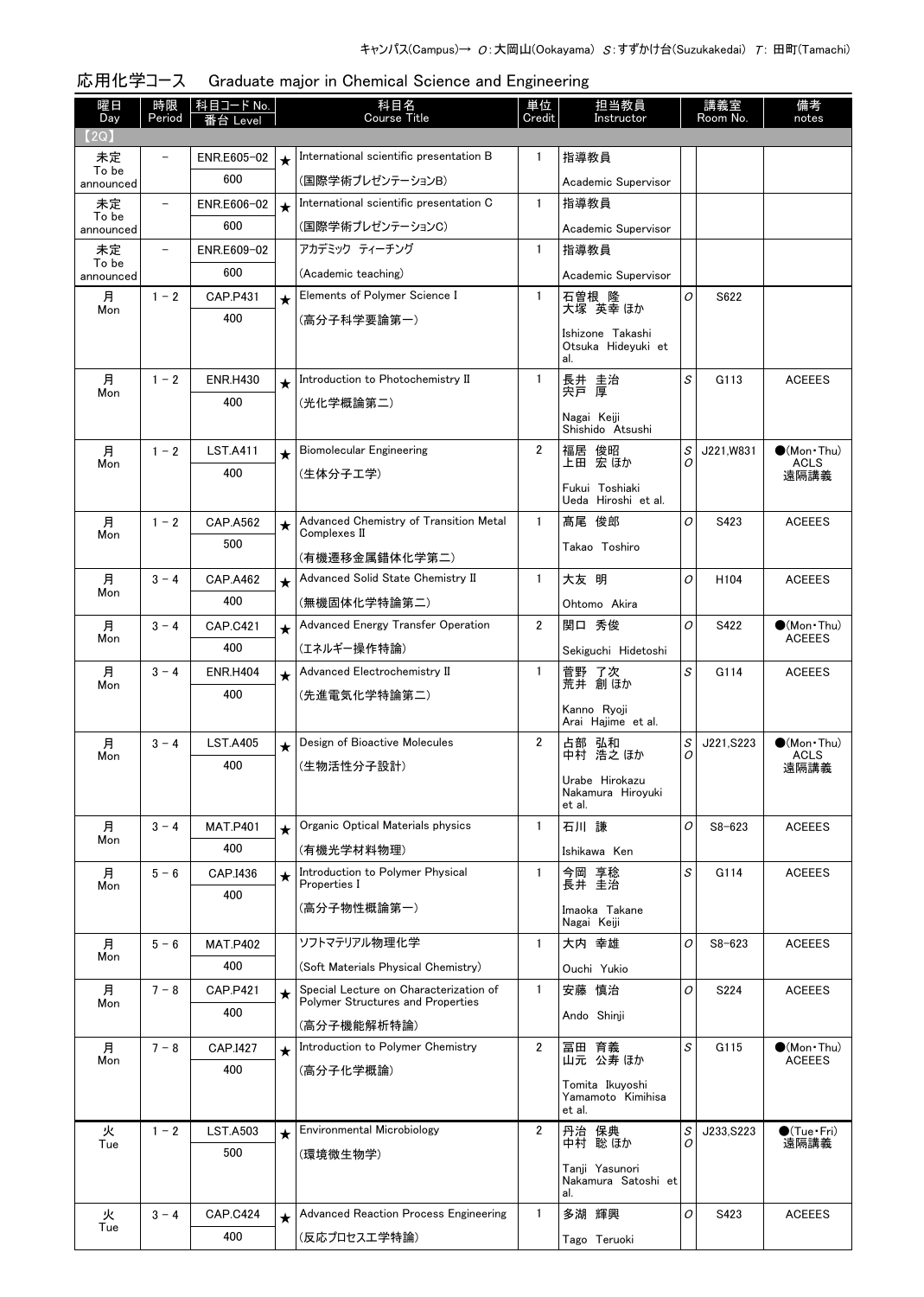| 曜日<br>Day | 時限<br>Period | 科目コード No.<br>番台 Level  |         | 科目名<br>Course Title                                          | 単位<br>Credit   | 担当教員<br>Instructor                             |        | 講義室<br>Room No.  | 備考<br>notes                    |
|-----------|--------------|------------------------|---------|--------------------------------------------------------------|----------------|------------------------------------------------|--------|------------------|--------------------------------|
| (2Q)      |              |                        |         |                                                              |                |                                                |        |                  |                                |
| 火         | $3 - 4$      | CAP.I416               | $\star$ | Catalysis for the Environmental Issues                       | 1              | 馬場 俊秀                                          | S      | G114             | <b>ACEEES</b>                  |
| Tue       |              | 400                    |         | (環境調和触媒)                                                     |                | 本倉 健 ほか                                        |        |                  |                                |
|           |              |                        |         |                                                              |                | Baba Toshihide<br>Motokura Ken et al.          |        |                  |                                |
| 火         | $7 - 8$      | <b>CAP.P422</b>        | $\star$ | <b>Advanced Polymer Properties</b>                           | $\mathbf{1}$   | 戸木田 雅利                                         | 0      | H113             | <b>ACEEES</b>                  |
| Tue       |              | 400                    |         | (高分子物性特論)                                                    |                | Tokita Masatoshi                               |        |                  |                                |
| 水         | $5 - 8$      | <b>CAP.E402</b>        |         | 化学環境安全教育第二                                                   | 1              | 桑田 繁樹<br>田中 浩士 ほか                              | 0      | W541, J221       | □                              |
| Wed       |              | 400                    |         | (Environment Preservation and Chemical                       |                |                                                | S      |                  | 各キャンパスで<br>開講                  |
|           |              |                        |         | Safety II)                                                   |                | Kuwata Shigeki<br>Tanaka Hiroshi et al.        |        |                  |                                |
| 木         | $1 - 2$      | <b>CAP.A442</b>        | $\star$ | Advanced Electrochemistry II                                 | $\mathbf{1}$   | 山中 一郎                                          | 0      | S421             | <b>ACEEES</b>                  |
| Thu       |              | 400                    |         | (電気化学特論第二)                                                   |                | Yamanaka Ichiro                                |        |                  |                                |
| 木         | $1 - 2$      | CAP.I427               | $\star$ | Introduction to Polymer Chemistry                            | $\overline{2}$ | 冨田 育義                                          | S      | G115             | $\bullet$ (Mon · Thu)          |
| Thu       |              | 400                    |         | (高分子化学概論)                                                    |                | 山元 公寿 ほか                                       |        |                  | <b>ACEEES</b>                  |
|           |              |                        |         |                                                              |                | Tomita Ikuyoshi<br>Yamamoto Kimihisa<br>et al. |        |                  |                                |
| 木         | $1 - 2$      | <b>LST.A411</b>        | $\star$ | <b>Biomolecular Engineering</b>                              | $\overline{2}$ | 福居 俊昭                                          | S      | J221, W831       | $\bigcirc$ (Mon Thu)           |
| Thu       |              | 400                    |         | (生体分子工学)                                                     |                | 上田 宏ほか                                         | Ο      |                  | <b>ACLS</b><br>遠隔講義            |
|           |              |                        |         |                                                              |                | Fukui Toshiaki<br>Ueda Hiroshi et al.          |        |                  |                                |
| 木         | $3 - 4$      | <b>CAP.C421</b>        | $\star$ | Advanced Energy Transfer Operation                           | 2              | 関口 秀俊                                          | 0      | S422             | $\bullet$ (Mon Thu)            |
| Thu       |              | 400                    |         | (エネルギー操作特論)                                                  |                | Sekiguchi Hidetoshi                            |        |                  | <b>ACEEES</b>                  |
| 木         | $3 - 4$      | CAP.I419               | $\star$ | Analytical Techniques for Environmental<br>Chemistry         | 1              | 吉田 尚弘<br>豊田 栄ほか                                | S      | G114             | <b>ACEEES</b>                  |
| Thu       |              | 400                    |         |                                                              |                |                                                |        |                  |                                |
|           |              |                        |         | (環境化学実験法)                                                    |                | Yoshida Naohiro<br>Toyoda Sakae et al.         |        |                  |                                |
| 木         | $3 - 4$      | <b>CAP.A444</b>        | $\star$ | Advanced Solid-state Physical Chemistry                      | $\mathbf{1}$   | 一杉 太郎                                          | 0      | S224             | <b>ACEEES</b>                  |
| Thu       |              | 400                    |         |                                                              |                | Hitosugi Taro                                  |        |                  |                                |
|           |              |                        |         | (固体物理化学特論第二)<br>Advanced Inorganic Materials Chemistry       | $\mathbf{1}$   |                                                | S      |                  |                                |
| 木<br>Thu  | $3 - 4$      | <b>ENR.H406</b><br>400 | $\star$ | Н                                                            |                | 菅野 了次<br>脇 慶子 ほか                               |        | G111             | <b>ACEEES</b>                  |
|           |              |                        |         | (エネルギー無機材料化学特論第二)                                            |                | Kanno Ryoji<br>Waki Keiko et al.               |        |                  |                                |
| 木<br>Thu  | $3 - 4$      | <b>LST.A405</b>        | $\star$ | Design of Bioactive Molecules                                | 2              | 占部 弘和<br>中村 浩之ほか                               | S<br>Ο | J221, S223       | $\bullet$ (Mon Thu)<br>ACLS    |
|           |              | 400                    |         | (生物活性分子設計)                                                   |                | Urabe Hirokazu                                 |        |                  | 遠隔講義                           |
|           |              |                        |         |                                                              |                | Nakamura Hiroyuki<br>et al.                    |        |                  |                                |
| 木<br>Thu  | $3 - 4$      | <b>MAT.P462</b>        | $\star$ | Advanced Course in Organic and Soft<br>Materials Chemistry B | $\mathbf{1}$   | 早川 晃鏡<br>道信 剛志                                 | 0      | $S8 - 623$       |                                |
|           |              | 400                    |         | (有機ソフトマテリアル化学特論B)                                            |                |                                                |        |                  |                                |
|           |              |                        |         |                                                              |                | Hayakawa Teruaki<br>Michinobu Tsuvoshi         |        |                  |                                |
| 木<br>Thu  | $5 - 6$      | CAP.I420               | $\star$ | Advanced Supramolecular Science                              | $\mathbf{1}$   | 福島 孝典<br>吉沢 道人                                 | S      | G114             | <b>ACEEES</b>                  |
|           |              | 400                    |         | (超分子科学特論)                                                    |                | Fukushima Takanori                             |        |                  |                                |
|           |              |                        |         |                                                              |                | Yoshizawa Michito                              |        |                  |                                |
| 木<br>Thu  | $5 - 6$      | <b>MAT.P491</b>        |         | 材料工学環境論                                                      | $\mathbf{1}$   | ※ 国岡 正雄<br>※ 石井 聡子 ほか                          | 0      | $S8 - 623$       |                                |
|           |              | 400                    |         | (Materials Engineering and Ecology)                          |                |                                                |        |                  |                                |
|           |              |                        |         |                                                              |                | X Kunioka Masao<br>X Ishii Satoko et al.       |        |                  |                                |
| 金<br>Fri  | $1 - 2$      | <b>CAP.C423</b>        | $\star$ | <b>Computational Fluid Dynamics</b>                          | $\mathbf{1}$   | 大川原 真一                                         | 0      | 南4号館 3<br>階 情報ネッ | <b>ACEEES</b>                  |
|           |              | 400                    |         | (数値流体力学)                                                     |                | Okawara Shinichi                               |        | トワーク演習<br>室 第1演習 |                                |
|           |              |                        |         |                                                              |                |                                                |        | 室                |                                |
| 金<br>Fri  | $1 - 2$      | <b>LST.A503</b>        | $\star$ | Environmental Microbiology                                   | 2              | 丹治 保典<br>中村 聡 ほか                               | S<br>O | J233, S223       | $\bigcirc$ (Tue · Fri)<br>遠隔講義 |
|           |              | 500                    |         | (環境微生物学)                                                     |                |                                                |        |                  |                                |
|           |              |                        |         |                                                              |                | Tanji Yasunori<br>Nakamura Satoshi et          |        |                  |                                |
|           |              |                        |         |                                                              |                | al.                                            |        |                  |                                |